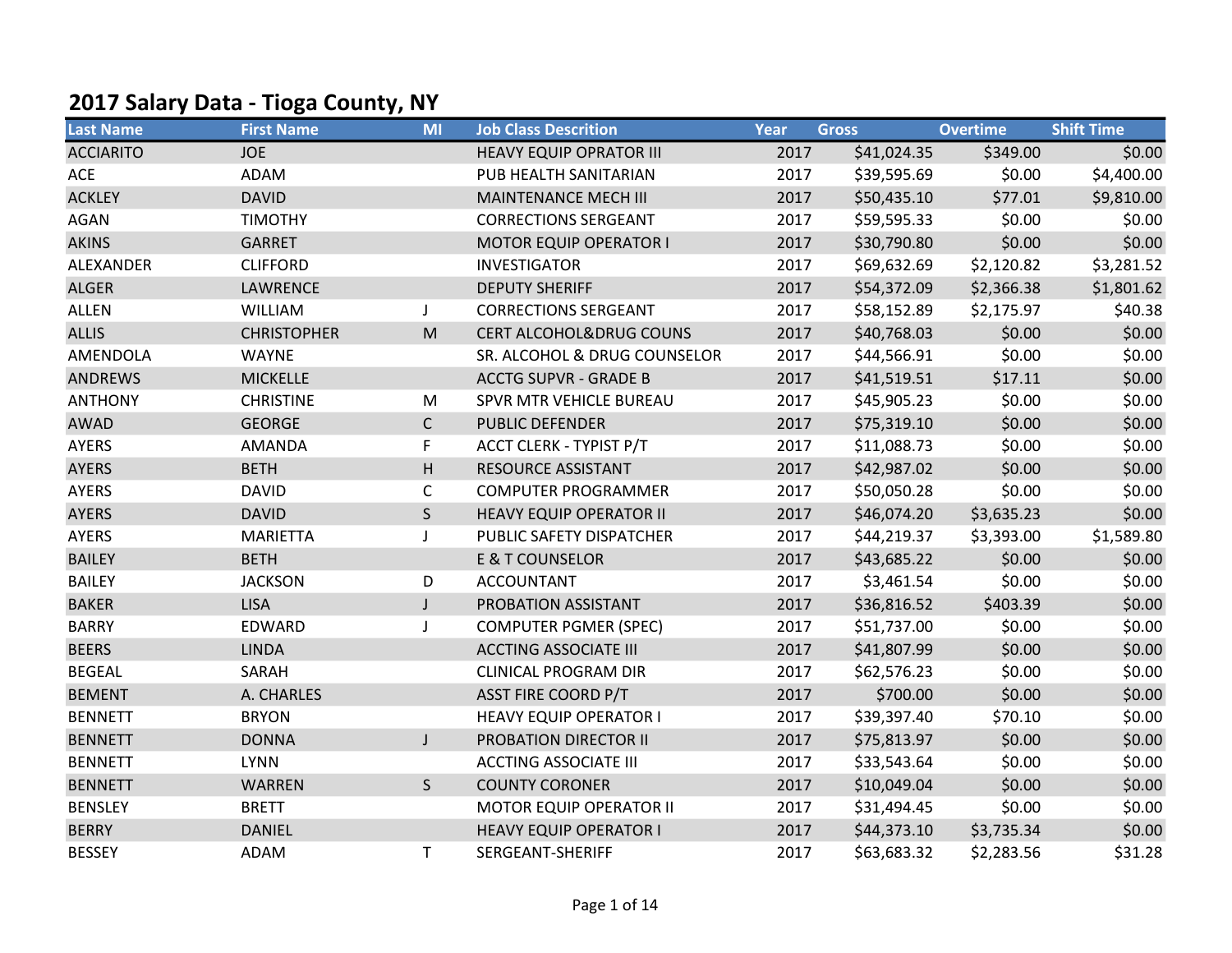| <b>BEVILACQUA</b> | <b>SEAN</b>       | M            | <b>CORRECTIONS OFFICER</b>     | 2017 | \$54,576.02 | \$3,315.27 | \$36.78    |
|-------------------|-------------------|--------------|--------------------------------|------|-------------|------------|------------|
| BEZIRGANIAN       | <b>JOHN</b>       | B            | <b>MEDICAL DIRECTOR - MH</b>   | 2017 | \$74,038.47 | \$0.00     | \$0.00     |
| <b>BIDWELL</b>    | <b>MICHAEL</b>    |              | <b>WORKING SUPERVISOR</b>      | 2017 | \$55,654.83 | \$1,169.92 | \$200.00   |
| <b>BILBREY</b>    | <b>BARBARA</b>    | J            | PUBLIC HEALTH NURSE FT         | 2017 | \$19,681.60 | \$0.00     | \$0.00     |
| <b>BIRTCH</b>     | <b>ANTHONY</b>    |              | <b>CORRECTIONS OFFICER</b>     | 2017 | \$41,306.61 | \$178.30   | \$0.00     |
| <b>BLAASCH</b>    | <b>ROBERT</b>     | R            | SERGEANT-SHERIFF               | 2017 | \$65,510.20 | \$1,480.17 | \$17.49    |
| <b>BLAASCH</b>    | <b>THERESA</b>    |              | PUBLIC SAFETY DISPATCHER       | 2017 | \$43,743.14 | \$3,540.24 | \$1,715.40 |
| <b>BOBIER</b>     | <b>ALAN</b>       | G            | <b>DEPUTY SHERIFF</b>          | 2017 | \$63,742.74 | \$4,841.20 | \$119.62   |
| <b>BOGART</b>     | <b>FREDERICK</b>  |              | MAIL CLERK P/T                 | 2017 | \$5,147.23  | \$0.00     | \$0.00     |
| <b>BOGART</b>     | <b>LINDA</b>      | M            | <b>RECORDING CLERK</b>         | 2017 | \$35,549.79 | \$0.00     | \$0.00     |
| <b>BOGART</b>     | <b>SUSAN</b>      |              | <b>RECORDS MGT CLERK</b>       | 2017 | \$23,815.08 | \$0.00     | \$0.00     |
| <b>BOLDMAN</b>    | SUSAN             |              | CASEWORKER                     | 2017 | \$32,717.36 | \$1,082.19 | \$445.00   |
| <b>BOSTWICK</b>   | <b>DONALD</b>     |              | <b>HEAVY EQUIP OPRATOR III</b> | 2017 | \$23,002.32 | \$3,542.77 | \$0.00     |
| <b>BRAILSFORD</b> | PHILIP            | J            | <b>MOTOR EQUIP OPERATOR I</b>  | 2017 | \$15,321.53 | \$155.45   | \$0.00     |
| <b>BRECHKO</b>    | AMANDA            |              | <b>CLINICAL SOCIAL WORKER</b>  | 2017 | \$59,111.73 | \$731.50   | \$5,095.00 |
| <b>BRINK</b>      | LAWRENCE          |              | <b>HEO SITE LEADER</b>         | 2017 | \$61,071.59 | \$9,891.51 | \$0.00     |
| <b>BROUGHTON</b>  | <b>JORDAN</b>     | J            | <b>CORRECTIONS OFFICER</b>     | 2017 | \$10,333.20 | \$283.70   | \$0.00     |
| <b>BROUGHTON</b>  | <b>JOSHUA</b>     | $\mathsf C$  | <b>CORRECTIONS OFFICER P/T</b> | 2017 | \$6,202.11  | \$0.00     | \$0.00     |
| <b>BRUCE</b>      | <b>LINN</b>       | A            | <b>CIVIL SERVICE ADMINIS</b>   | 2017 | \$50,873.49 | \$0.00     | \$0.00     |
| <b>BRUNNER</b>    | <b>CODY</b>       |              | <b>CORRECTIONS OFFICER</b>     | 2017 | \$45,723.04 | \$2,434.07 | \$0.00     |
| <b>BUDINGER</b>   | <b>KRISTINE</b>   | $\mathsf{S}$ | <b>CORRECTIONS OFFICER</b>     | 2017 | \$51,948.07 | \$520.66   | \$0.00     |
| <b>BUNCE</b>      | <b>RYAN</b>       | S            | <b>DEPUTY SHERIFF</b>          | 2017 | \$59,358.22 | \$5,295.06 | \$1,404.58 |
| <b>BURDICK</b>    | <b>JACQUELINE</b> |              | <b>E &amp; T COUNSELOR</b>     | 2017 | \$39,287.91 | \$0.00     | \$0.00     |
| <b>BYRNE</b>      | <b>DANIEL</b>     | E.           | <b>CONSTRUCTION INSPECTOR</b>  | 2017 | \$11,906.25 | \$1,818.75 | \$0.00     |
| <b>BYRNES</b>     | <b>ROBERT</b>     | F            | <b>ASST FIRE COORD P/T</b>     | 2017 | \$1,300.00  | \$0.00     | \$0.00     |
| CAIN              | <b>BRIAN</b>      |              | PROB SUPERVISOR                | 2017 | \$57,732.77 | \$189.80   | \$0.00     |
| CALABRESE         | <b>MICHAEL</b>    |              | MAINTENANCE MECH II            | 2017 | \$973.04    | \$0.00     | \$0.00     |
| CAMIN             | <b>DOUGLAS</b>    | J            | DIR OF INFO TECH/COMM S        | 2017 | \$79,593.92 | \$0.00     | \$0.00     |
| <b>CAMPBELL</b>   | <b>CHARISSE</b>   |              | <b>CASE SUPVR - GRADE B</b>    | 2017 | \$48,784.59 | \$1,221.68 | \$0.00     |
| CANZLER           | AMY               | M            | WLF MGMT SYST ASSISTANT        | 2017 | \$30,676.39 | \$168.64   | \$0.00     |
| <b>CARRIGG</b>    | <b>STEPHANIE</b>  | S            | PARALEGAL                      | 2017 | \$44,593.93 | \$0.00     | \$0.00     |
| CHANDLER          | <b>KATIE</b>      | R            | SR. PAYROLL CLERK              | 2017 | \$33,495.91 | \$0.00     | \$0.00     |
| <b>CHANDLER</b>   | <b>LISA</b>       | $\mathsf{C}$ | MOTOR VEHICLE EXAMINER         | 2017 | \$27,079.42 | \$0.00     | \$0.00     |
| <b>CHIARELLO</b>  | <b>KARA</b>       | Α            | <b>ACCTING ASSOCIATE I</b>     | 2017 | \$27,673.24 | \$0.00     | \$0.00     |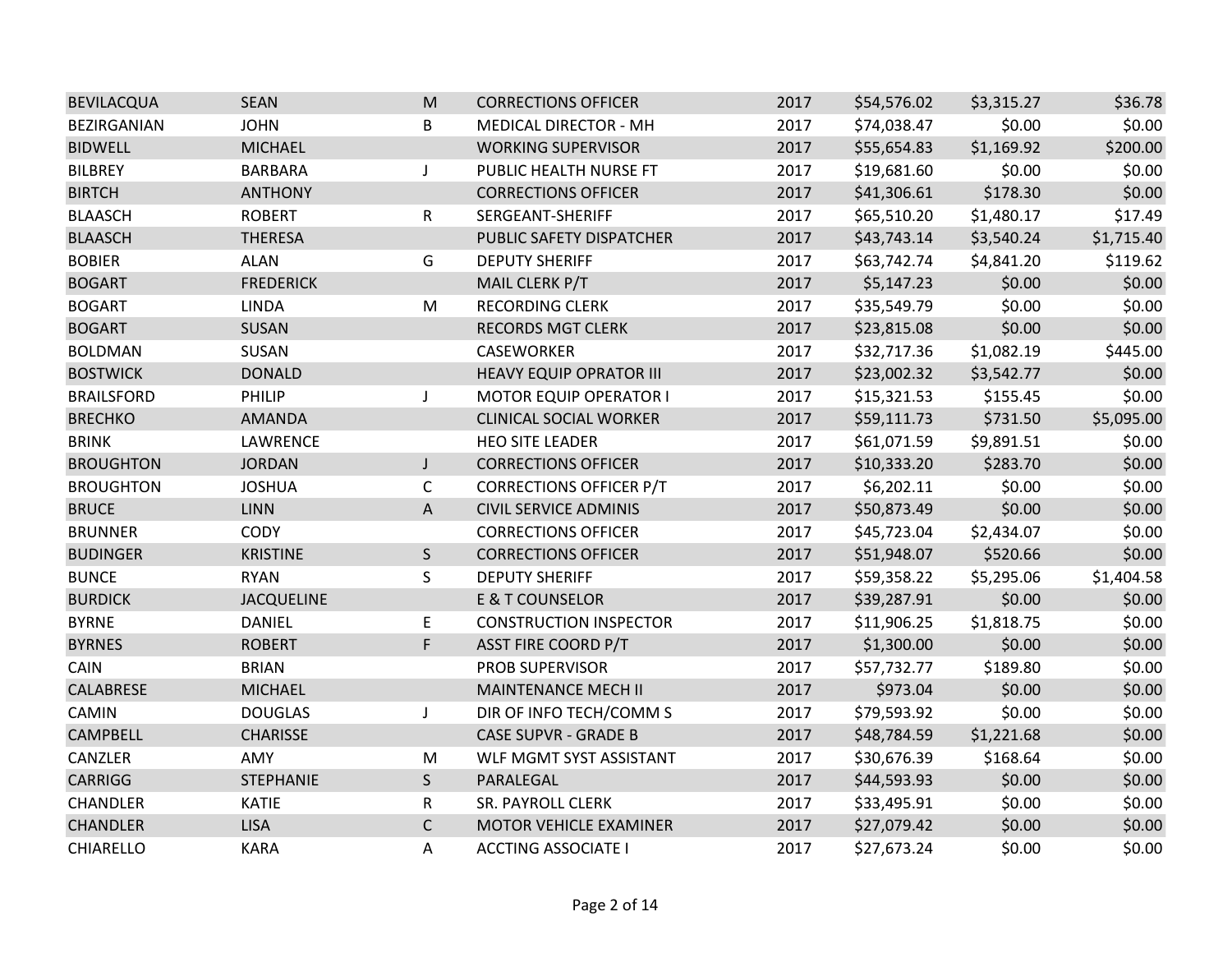| <b>CHILSON</b>    | <b>BETTY</b>     |                                                                                                            | <b>ACCTING ASSOCIATE I</b>         | 2017 | \$32,696.69 | \$0.00     | \$0.00     |
|-------------------|------------------|------------------------------------------------------------------------------------------------------------|------------------------------------|------|-------------|------------|------------|
| <b>CHILSON</b>    | <b>TARA</b>      |                                                                                                            | SR SOC WELFARE EXAMINER            | 2017 | \$39,120.29 | \$0.00     | \$0.00     |
| <b>CHURCHMAN</b>  | <b>DAVID</b>     | $\mathsf R$                                                                                                | <b>ASST FIRE COORD P/T</b>         | 2017 | \$2,600.00  | \$0.00     | \$0.00     |
| <b>CLARK</b>      | KIMBERLY         | Α                                                                                                          | PRIN SOC WELF EXAMINER             | 2017 | \$53,103.81 | \$203.03   | \$0.00     |
| <b>CLARK</b>      | <b>VERA</b>      |                                                                                                            | PUBLIC SAFETY DISPATCHER TRAIN     | 2017 | \$31,675.27 | \$1,231.08 | \$575.80   |
| <b>CLINE</b>      | <b>THOMAS</b>    | R                                                                                                          | 2ND ASST PUB DEFENDER              | 2017 | \$38,214.78 | \$0.00     | \$0.00     |
| <b>COLE</b>       | <b>CHRISTINA</b> | $\mathsf{C}$                                                                                               | <b>CORRECTIONS OFFICER</b>         | 2017 | \$39,393.00 | \$226.20   | \$0.00     |
| COLE              | <b>STEPHANIE</b> | Α                                                                                                          | PUBLIC SAFETY DISPATCHER           | 2017 | \$48,621.41 | \$4,926.96 | \$95.85    |
| <b>COLES</b>      | <b>JACOB</b>     | M                                                                                                          | <b>ASSISTANT ENGINEER</b>          | 2017 | \$7,325.00  | \$0.00     | \$0.00     |
| CONMY             | SUZANNE          | W                                                                                                          | <b>SR CASEWORKER</b>               | 2017 | \$52,156.08 | \$6,910.02 | \$1,930.00 |
| <b>COOK</b>       | <b>KELLEY</b>    |                                                                                                            | SR CLIN SOC WKR                    | 2017 | \$47,342.05 | \$0.00     | \$0.00     |
| COOKE             | <b>MICHAEL</b>   |                                                                                                            | SR CLIN SOC WKR                    | 2017 | \$55,712.01 | \$0.00     | \$0.00     |
| <b>CORNEBY</b>    | <b>JESSICA</b>   |                                                                                                            | <b>ACCTING ASSOCIATE II</b>        | 2017 | \$25,873.89 | \$0.00     | \$0.00     |
| CORNELL           | <b>JAMES</b>     |                                                                                                            | PARALEGAL                          | 2017 | \$41,973.26 | \$0.00     | \$0.00     |
| <b>CORNWELL</b>   | <b>JOHN</b>      | D                                                                                                          | <b>INVESTIGATOR</b>                | 2017 | \$63,233.36 | \$5,545.47 | \$1,618.86 |
| <b>COSTANTINI</b> | <b>JOYCE</b>     |                                                                                                            | SR MOTOR VEH LIC CLERK             | 2017 | \$31,195.31 | \$0.00     | \$0.00     |
| <b>CURTIS</b>     | <b>CHRISTINE</b> | E.                                                                                                         | TAX ROLL SUPERVISOR                | 2017 | \$33,495.91 | \$0.00     | \$0.00     |
| <b>CUSHMAN</b>    | <b>BARBARA</b>   | L                                                                                                          | SEC TO COMM PUBLIC WRKS            | 2017 | \$36,842.65 | \$0.00     | \$0.00     |
| <b>DAVIS</b>      | <b>ANNE</b>      | $\mathsf{M}% _{T}=\mathsf{M}_{T}\!\left( a,b\right) ,\ \mathsf{M}_{T}=\mathsf{M}_{T}\!\left( a,b\right) ,$ | SEC 1ST ASST CO ATTY               | 2017 | \$44,184.62 | \$0.00     | \$0.00     |
| <b>DECKER</b>     | SHELLIANNA       |                                                                                                            | PUBLIC SAFETY DISPATCHER           | 2017 | \$50,259.68 | \$2,213.18 | \$43.31    |
| <b>DELANEY</b>    | <b>MICHELE</b>   |                                                                                                            | PARALEGAL P/T                      | 2017 | \$12,493.31 | \$0.00     | \$0.00     |
| <b>DELANEY</b>    | <b>MIRANDA</b>   | L                                                                                                          | <b>OFFICE SPECIALIST I</b>         | 2017 | \$2,804.18  | \$0.00     | \$0.00     |
| <b>DELMAGE</b>    | <b>JOHN</b>      | H                                                                                                          | <b>DEPUTY SHERIFF</b>              | 2017 | \$61,248.83 | \$4,762.91 | \$117.13   |
| <b>DELMAGE</b>    | <b>JOSHUA</b>    |                                                                                                            | <b>DEPUTY SHERIFF</b>              | 2017 | \$59,353.43 | \$2,318.27 | \$966.13   |
| <b>DEWIND</b>     | <b>PETER</b>     | $\mathsf J$                                                                                                | <b>COUNTY ATTORNEY</b>             | 2017 | \$77,269.22 | \$0.00     | \$0.00     |
| <b>DHUY</b>       | <b>BRIAN</b>     |                                                                                                            | <b>CORRECTIONS OFFICER</b>         | 2017 | \$55,035.32 | \$51.22    | \$181.50   |
| <b>DITURSI</b>    | KERRI            |                                                                                                            | <b>CLINICAL SOCIAL WORKER</b>      | 2017 | \$53,650.45 | \$0.00     | \$0.00     |
| <b>DIXSON</b>     | RICHARD          | P                                                                                                          | SR COMP MAINT TECH                 | 2017 | \$47,817.41 | \$0.00     | \$0.00     |
| <b>DOUGHERTY</b>  | <b>MAUREEN</b>   | L                                                                                                          | <b>CLERK CO LEGISLATURE</b>        | 2017 | \$69,242.86 | \$0.00     | \$0.00     |
| <b>DUFFEK</b>     | <b>DANIELLE</b>  | ${\sf N}$                                                                                                  | <b>ACCOUNTANT</b>                  | 2017 | \$32,472.11 | \$0.00     | \$0.00     |
| <b>DUNBAR</b>     | <b>JUDY</b>      |                                                                                                            | <b>OFFICE SPECIALIST II</b>        | 2017 | \$31,928.64 | \$0.00     | \$0.00     |
| <b>DUNDA</b>      | <b>ELIZABETH</b> | A                                                                                                          | <b>CLINICAL SOCIAL WORKER</b>      | 2017 | \$12,362.27 | \$0.00     | \$0.00     |
| <b>DUNHAM</b>     | <b>MICHELLE</b>  | L                                                                                                          | <b>CERT ALCOHOL&amp;DRUG COUNS</b> | 2017 | \$28,239.30 | \$0.00     | \$0.00     |
| <b>DUVARNEY</b>   | <b>STEVEN</b>    | G                                                                                                          | CHIEF PUBLIC SAFETY DISPATCHER     | 2017 | \$61,716.92 | \$1,908.04 | \$10.40    |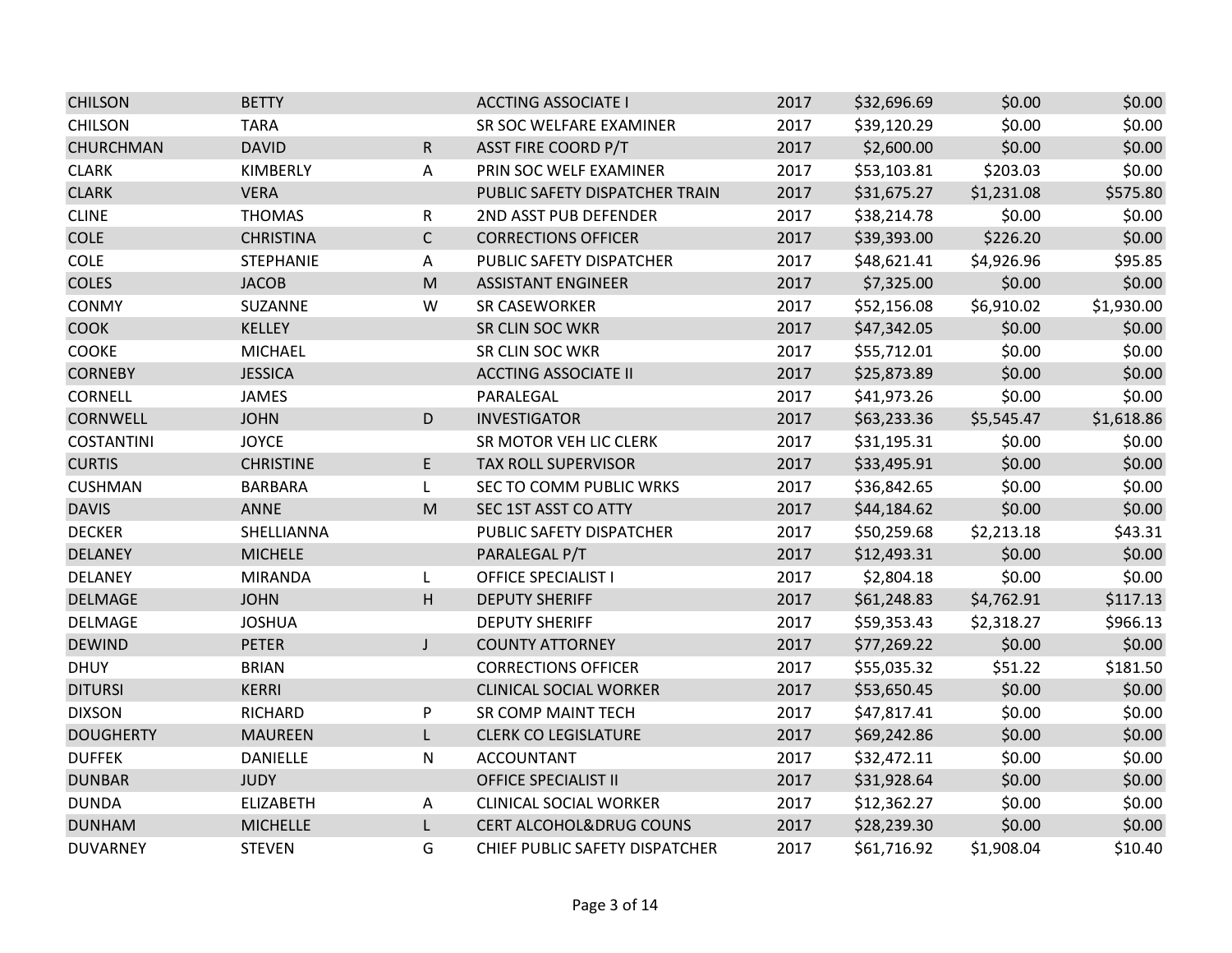| <b>DYER</b>       | <b>JENNA</b>      | $\mathsf{R}$              | <b>EARLY INTER SERV COORD</b>  | 2017 | \$39,100.81 | \$0.00     | \$0.00     |
|-------------------|-------------------|---------------------------|--------------------------------|------|-------------|------------|------------|
| <b>EDWARDS</b>    | CHAD              | M                         | <b>CORRECTIONS SERGEANT</b>    | 2017 | \$52,250.58 | \$1,711.67 | \$0.00     |
| <b>EDWARDS</b>    | <b>JONATHON</b>   | E                         | <b>CORRECTIONS SERGEANT</b>    | 2017 | \$55,735.05 | \$0.00     | \$0.00     |
| <b>ELLIS</b>      | LAURA             |                           | <b>ACCTING ASSOCIATE II</b>    | 2017 | \$28,946.77 | \$0.00     | \$0.00     |
| <b>ERVAY</b>      | <b>ALAN</b>       |                           | MECHANIC / WORKING SUPR        | 2017 | \$54,884.33 | \$1,981.31 | \$0.00     |
| ERVAY             | <b>ROBERT</b>     |                           | PUBLIC SAFETY DISPATCHER       | 2017 | \$46,257.34 | \$4,675.97 | \$1,608.00 |
| <b>ESCHLER</b>    | SUSAN             |                           | COMMUNITY SERV WORKER P/T      | 2017 | \$10,473.46 | \$0.00     | \$0.00     |
| <b>FABREGAS</b>   | <b>DANIELLE</b>   | L                         | <b>CLINICAL SOCIAL WORKER</b>  | 2017 | \$58,625.43 | \$820.20   | \$4,520.00 |
| <b>FAIRLIE</b>    | <b>WADE</b>       | W                         | <b>CORRECTIONS OFFICER P/T</b> | 2017 | \$3,439.22  | \$0.00     | \$0.00     |
| <b>FANCHER</b>    | AMY               | К                         | PUBLIC HEALTH EDUCATOR         | 2017 | \$40,768.03 | \$0.00     | \$0.00     |
| <b>FAY</b>        | <b>CHRISTINE</b>  |                           | SR CLIN SOC WKR                | 2017 | \$53,938.40 | \$0.00     | \$0.00     |
| <b>FEDOROWICZ</b> | <b>CONNIE</b>     |                           | ASST FIRE COORD PT TEMP        | 2017 | \$930.00    | \$0.00     | \$0.00     |
| <b>FEDOROWICZ</b> | <b>STEPHEN</b>    | $\vee$                    | <b>ASST FIRE COORD P/T</b>     | 2017 | \$6,283.20  | \$0.00     | \$0.00     |
| <b>FELTEY</b>     | <b>JOHN</b>       | $\mathsf J$               | <b>HEAVY EQUIP OPERATOR II</b> | 2017 | \$45,195.07 | \$1,462.01 | \$0.00     |
| <b>FETHERBAY</b>  | <b>REBECCA</b>    |                           | PRIN SOC WELF EXAMINER         | 2017 | \$45,337.50 | \$118.08   | \$0.00     |
| <b>FIGGS</b>      | ANGELA            |                           | CASEWORKER                     | 2017 | \$40,546.75 | \$1,032.36 | \$470.00   |
| <b>FISHER</b>     | <b>KATHRYN</b>    |                           | <b>BILLING SPECIALIST</b>      | 2017 | \$35,472.91 | \$0.00     | \$0.00     |
| <b>FORD</b>       | <b>KEVIN</b>      | R                         | <b>ASST FIRE COORD P/T</b>     | 2017 | \$4,414.10  | \$0.00     | \$0.00     |
| <b>FORREST</b>    | <b>KENNETH</b>    | $\boldsymbol{\mathsf{A}}$ | <b>CORRECTIONS OFFICER</b>     | 2017 | \$51,427.45 | \$0.00     | \$0.00     |
| <b>FORTIER</b>    | SUSAN             | G                         | DATA ENTRY MACH OPERATR        | 2017 | \$40,484.12 | \$0.00     | \$0.00     |
| <b>FOSTER</b>     | <b>GLADYS</b>     | M                         | HIGHWAY WORKER SEASONAL        | 2017 | \$1,997.78  | \$0.00     | \$0.00     |
| <b>FOSTER</b>     | <b>TOBY</b>       |                           | PROBATION OFFICER              | 2017 | \$40,790.36 | \$0.00     | \$0.00     |
| <b>FOX</b>        | <b>RENEE</b>      | L                         | DEP DIR EMERG PREPARED         | 2017 | \$198.34    | \$0.00     | \$0.00     |
| <b>FRENCH</b>     | <b>KEITH</b>      |                           | <b>MAINTENANCE MECH II</b>     | 2017 | \$34,655.80 | \$44.70    | \$45.00    |
| <b>FRENCH</b>     | <b>LOGAN</b>      |                           | <b>CORRECTIONS OFFICER</b>     | 2017 | \$45,353.09 | \$5,362.64 | \$618.50   |
| <b>FRENZ</b>      | <b>BERNADETTE</b> | $\mathsf{A}$              | <b>SUPVG CLIN SOC WKR</b>      | 2017 | \$70,029.23 | \$0.00     | \$0.00     |
| <b>FREYVOGEL</b>  | <b>CHRISTINE</b>  | R                         | <b>COMMUNITY SERV WORKER</b>   | 2017 | \$7,883.57  | \$0.00     | \$0.00     |
| <b>GALLAGHER</b>  | <b>JOSEPH</b>     | M                         | <b>CORRECTIONS OFFICER P/T</b> | 2017 | \$4,665.97  | \$0.00     | \$0.00     |
| <b>GALLAGHER</b>  | <b>THOMAS</b>     |                           | <b>DEPUTY SHERIFF</b>          | 2017 | \$60,744.34 | \$3,180.70 | \$1,494.61 |
| GALLO             | <b>REBECCA</b>    | E                         | MOTOR VEHICLE EXAMINER         | 2017 | \$88.34     | \$0.00     | \$0.00     |
| <b>GARLITZ</b>    | <b>PAUL</b>       | $\sf B$                   | <b>DEPUTY SHERIFF</b>          | 2017 | \$57,726.16 | \$1,034.38 | \$22.98    |
| <b>GARRISON</b>   | <b>KATHERINE</b>  | E                         | PRIN SOC WELF EXAMINER         | 2017 | \$47,657.30 | \$129.89   | \$0.00     |
| <b>GEHEN</b>      | CAROL             | L                         | REG PROF NURSE P/T             | 2017 | \$5,485.19  | \$0.00     | \$0.00     |
| <b>GILLIGAN</b>   | <b>DONNA</b>      |                           | <b>ACCTING ASSOCIATE II</b>    | 2017 | \$28,098.85 | \$0.00     | \$0.00     |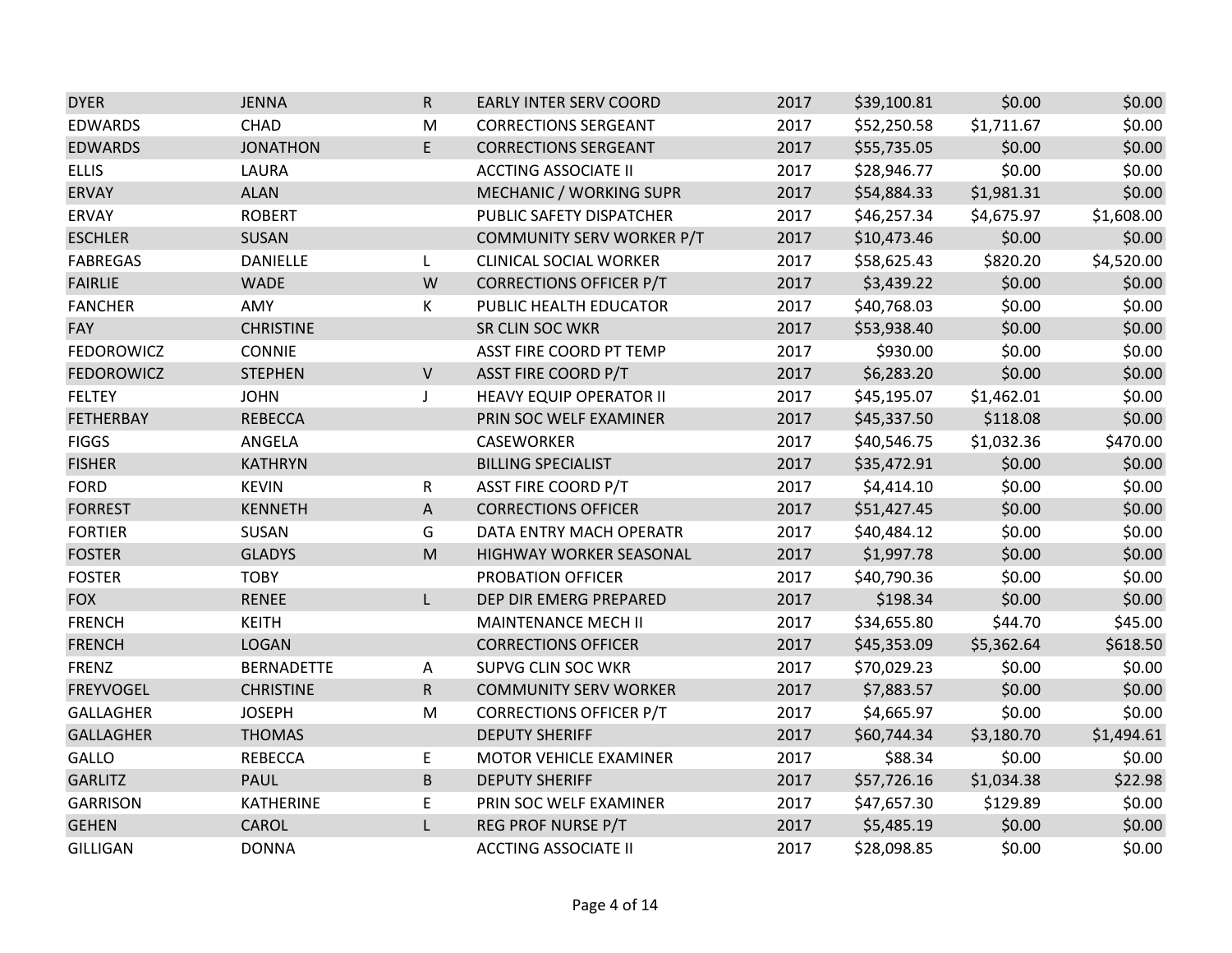| <b>GOODSPEED</b> | <b>DEBRA</b>     |                                                                                                            | SOCIAL SERV EMPL SPEC             | 2017 | \$38,084.91 | \$0.00     | \$0.00     |
|------------------|------------------|------------------------------------------------------------------------------------------------------------|-----------------------------------|------|-------------|------------|------------|
| <b>GRABOWSKI</b> | <b>KRISTEN</b>   |                                                                                                            | <b>3RD ASST DIST ATTORNEY</b>     | 2017 | \$25,176.32 | \$0.00     | \$0.00     |
| <b>GRAHAM</b>    | <b>MICHAEL</b>   |                                                                                                            | <b>MOTOR EQUIP OPRATOR III</b>    | 2017 | \$32,316.70 | \$2,713.57 | \$165.22   |
| <b>GRANT</b>     | GARY             |                                                                                                            | DEP COMM SOCIAL SERVS             | 2017 | \$76,510.72 | \$0.00     | \$0.00     |
| <b>GRAVEN</b>    | <b>IRENE</b>     | $\mathsf{C}$                                                                                               | ASSIGNED COUNSEL ADMIN            | 2017 | \$10,399.23 | \$0.00     | \$0.00     |
| <b>GRAVES</b>    | SUSAN            |                                                                                                            | SECRETARY TO DCS                  | 2017 | \$29,688.22 | \$0.00     | \$0.00     |
| <b>GREEN</b>     | <b>JENNIFER</b>  |                                                                                                            | <b>CASE SUPVR - GRADE B</b>       | 2017 | \$51,570.86 | \$348.94   | \$0.00     |
| <b>GREGORY</b>   | <b>ROBERT</b>    |                                                                                                            | <b>CORRECTIONS OFFICER P/T</b>    | 2017 | \$705.13    | \$0.00     | \$0.00     |
| <b>GRIEP</b>     | <b>MARK</b>      | $\mathsf{A}$                                                                                               | DIR WEIGHTS & MSRS I PT           | 2017 | \$13,865.81 | \$0.00     | \$0.00     |
| <b>GRIER</b>     | <b>DEREK</b>     |                                                                                                            | <b>AUTOMOTIVE MECHANIC II</b>     | 2017 | \$39,253.35 | \$1,145.79 | \$0.00     |
| <b>GRIFFIN</b>   | <b>DREW</b>      |                                                                                                            | SOFTWARE SUPPORT LIAISO           | 2017 | \$48,839.74 | \$0.00     | \$0.00     |
| <b>GRIFFIN</b>   | SUELLEN          |                                                                                                            | <b>DEPUTY COUNTY CLERK</b>        | 2017 | \$46,100.09 | \$0.00     | \$0.00     |
| <b>GUNNING</b>   | <b>MICHAEL</b>   |                                                                                                            | <b>DEPUTY SHERIFF</b>             | 2017 | \$58,674.20 | \$2,478.36 | \$126.81   |
| <b>GUNTHER</b>   | SARAH            |                                                                                                            | <b>OFFICE SPECIALIST I</b>        | 2017 | \$26,660.52 | \$29.31    | \$0.00     |
| <b>HALL</b>      | <b>GREG</b>      | $\mathsf{S}$                                                                                               | <b>CORRECTIONS OFFICER</b>        | 2017 | \$66,093.07 | \$9,731.65 | \$0.00     |
| <b>HALL</b>      | <b>LILA</b>      |                                                                                                            | <b>ELECTION WORKER</b>            | 2017 | \$1,032.80  | \$0.00     | \$0.00     |
| <b>HALLETT</b>   | <b>RICHARD</b>   |                                                                                                            | <b>INVESTIGATOR</b>               | 2017 | \$69,634.26 | \$2,854.01 | \$3,163.53 |
| <b>HAMMOND</b>   | GARY             | J                                                                                                          | <b>COMIS PUBLIC WORKS</b>         | 2017 | \$91,796.10 | \$0.00     | \$0.00     |
| <b>HAND</b>      | <b>JERAD</b>     |                                                                                                            | PUBLIC SAFETY DISPATCHER          | 2017 | \$41,083.84 | \$714.89   | \$1,851.00 |
| <b>HARRIS</b>    | <b>ELIZABETH</b> | K                                                                                                          | PUBLIC SAFETY DISPATCHER          | 2017 | \$17,922.64 | \$1,517.35 | \$460.40   |
| <b>HARRIS</b>    | <b>NATE</b>      | $\mathsf{M}% _{T}=\mathsf{M}_{T}\!\left( a,b\right) ,\ \mathsf{M}_{T}=\mathsf{M}_{T}\!\left( a,b\right) ,$ | <b>CORRECTIONS OFFICER</b>        | 2017 | \$48,155.18 | \$2,923.71 | \$2,141.50 |
| <b>HARRIS</b>    | <b>SHERRI</b>    |                                                                                                            | <b>ACCTING ASSOCIATE III</b>      | 2017 | \$40,247.98 | \$0.00     | \$0.00     |
| <b>HARRIS</b>    | SONJA            |                                                                                                            | <b>SR CASEWORKER</b>              | 2017 | \$47,894.09 | \$339.84   | \$0.00     |
| <b>HASKELL</b>   | <b>CATHY</b>     | Α                                                                                                          | DEP CLERK TO TC LEGIS             | 2017 | \$45,690.89 | \$0.00     | \$0.00     |
| <b>HASKETT</b>   | SUSAN            |                                                                                                            | COMM & E-SRV COORDINATOR          | 2017 | \$50,554.48 | \$0.00     | \$0.00     |
| <b>HASKINS</b>   | <b>DENISE</b>    |                                                                                                            | <b>OFFICE SPECIALIST I</b>        | 2017 | \$29,941.11 | \$12.34    | \$0.00     |
| <b>HAWLEY</b>    | <b>MAUREEN</b>   | $\mathsf{A}$                                                                                               | YOUTH BUREAU DIRECTOR             | 2017 | \$11,184.77 | \$0.00     | \$0.00     |
| HEFFERNAN        | <b>CHERYL</b>    | L                                                                                                          | MOTOR VEHICLE EXAMINER            | 2017 | \$8,960.20  | \$0.00     | \$0.00     |
| <b>HENRY</b>     | <b>BRIAN</b>     | ${\sf R}$                                                                                                  | <b>DEPUTY SHERIFF</b>             | 2017 | \$60,508.74 | \$550.90   | \$1,367.33 |
| <b>HENRY</b>     | <b>NANCY</b>     |                                                                                                            | <b>CIVIL SERVICE ASSISTANT</b>    | 2017 | \$33,726.73 | \$0.00     | \$0.00     |
| <b>HERBERT</b>   | <b>STEPHEN</b>   |                                                                                                            | <b>SR CASEWORKER</b>              | 2017 | \$45,452.20 | \$991.62   | \$540.00   |
| <b>HEWITT</b>    | SUSAN            |                                                                                                            | <b>SUPVG CERT A&amp;D COUNSEL</b> | 2017 | \$59,003.14 | \$0.00     | \$0.00     |
| <b>HEYMAN</b>    | KIMBERLY         |                                                                                                            | SOCIAL SERV EMPL SPEC             | 2017 | \$41,510.70 | \$0.00     | \$0.00     |
| <b>HILL</b>      | <b>TRACY</b>     | L                                                                                                          | SOCIAL WELFARE EXAMINER           | 2017 | \$40,320.04 | \$0.00     | \$0.00     |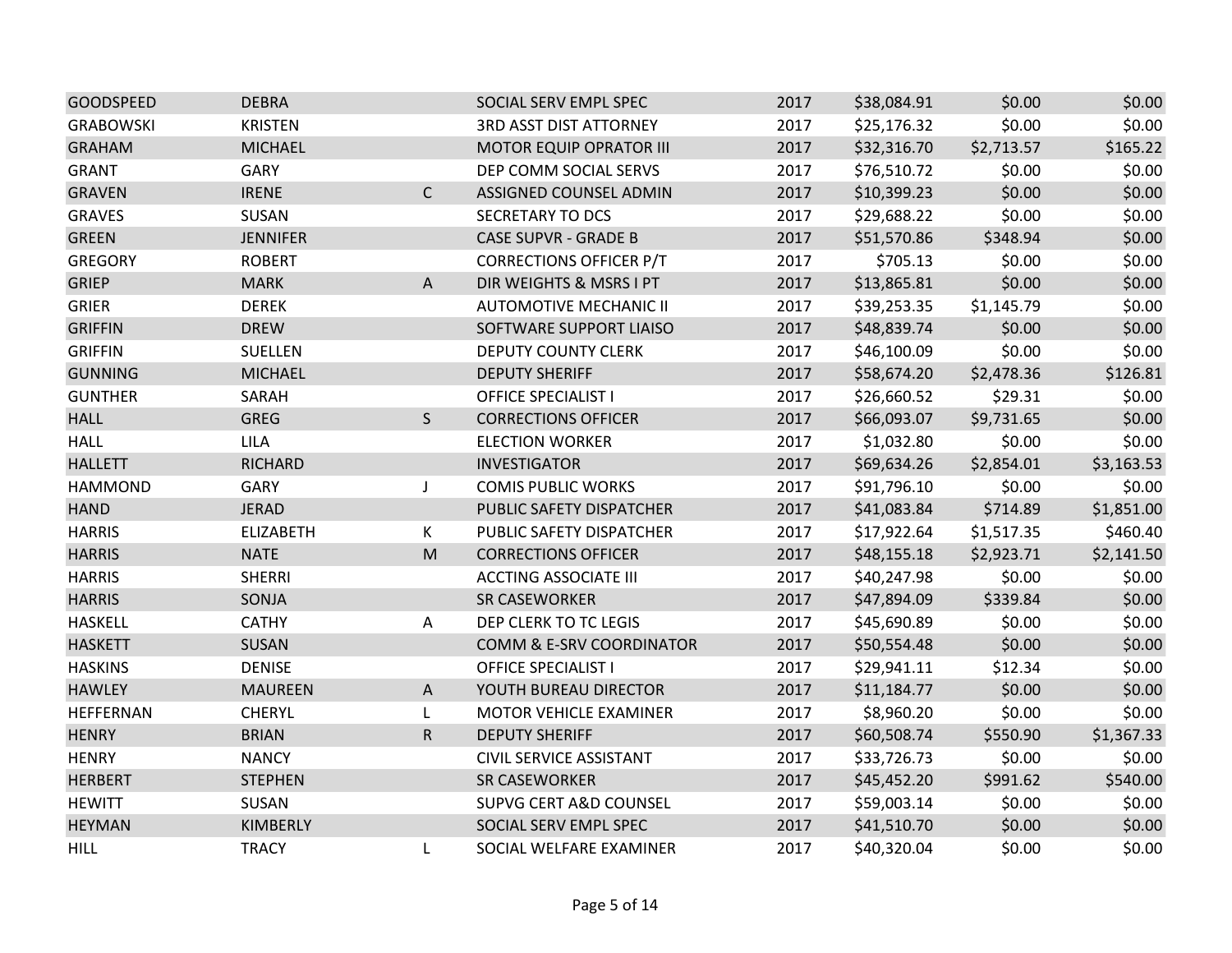| <b>HOGAN</b>      | <b>MARGARET</b>           |                                                                                                            | <b>CORRECTIONS OFFICER</b>     | 2017 | \$43,754.61 | \$2,526.30 | \$0.00   |
|-------------------|---------------------------|------------------------------------------------------------------------------------------------------------|--------------------------------|------|-------------|------------|----------|
| <b>HOGAN</b>      | <b>MARY</b>               | E                                                                                                          | <b>COMPUTER PGMER (SPEC)</b>   | 2017 | \$54,450.58 | \$0.00     | \$0.00   |
| <b>HOLBROOK</b>   | <b>DOREEN</b>             |                                                                                                            | <b>ACCTING ASSOCIATE III</b>   | 2017 | \$34,230.48 | \$0.00     | \$0.00   |
| <b>HOLLENBECK</b> | EARL                      |                                                                                                            | <b>CORRECTIONS OFFICER</b>     | 2017 | \$60,699.58 | \$8,834.13 | \$336.50 |
| <b>HOLLENBECK</b> | <b>EDDIE</b>              |                                                                                                            | <b>TIOGA COUNTY LEGISLATOR</b> | 2017 | \$10,430.04 | \$0.00     | \$0.00   |
| <b>HOLLENBECK</b> | <b>RITA</b>               |                                                                                                            | CHIEF ACCOUNTANT               | 2017 | \$80,169.15 | \$0.00     | \$0.00   |
| <b>HOLLISTER</b>  | SHAWNA                    |                                                                                                            | SOCIAL WELFARE EXAMINER        | 2017 | \$29,612.10 | \$81.17    | \$0.00   |
| <b>HOLOCHAK</b>   | KYLIE                     | M                                                                                                          | PUBLIC HEALTH EDUCATOR         | 2017 | \$34,200.93 | \$0.00     | \$0.00   |
| <b>HOLT</b>       | <b>BRENDA</b>             |                                                                                                            | <b>OFFICE SPECIALIST I</b>     | 2017 | \$31,315.91 | \$0.00     | \$0.00   |
| <b>HOLTON</b>     | <b>JOHN</b>               | F                                                                                                          | DIR VET SRV AGENCY             | 2017 | \$14,513.06 | \$0.00     | \$0.00   |
| <b>HOOKER</b>     | <b>HEIDI</b>              |                                                                                                            | PUBLIC SAFETY DISPATCHER       | 2017 | \$19,227.37 | \$1,887.38 | \$808.10 |
| <b>HORAN</b>      | <b>JEANETTE</b>           |                                                                                                            | SR SOC WELFARE EXAMINER        | 2017 | \$38,556.12 | \$0.00     | \$0.00   |
| <b>HORTON</b>     | <b>HEATHER</b>            |                                                                                                            | SOCIAL SERV EMPL SPEC          | 2017 | \$37,711.96 | \$82.56    | \$0.00   |
| <b>HOUZE</b>      | <b>HEATHER</b>            |                                                                                                            | <b>OFFICE SPECIALIST I</b>     | 2017 | \$24,493.82 | \$0.00     | \$0.00   |
| <b>HOWARD</b>     | <b>GARY</b>               | W                                                                                                          | <b>COUNTY SHERIFF</b>          | 2017 | \$82,993.95 | \$0.00     | \$0.00   |
| <b>HUMES</b>      | <b>KEVIN</b>              |                                                                                                            | PARALEGAL                      | 2017 | \$35,701.60 | \$0.00     | \$0.00   |
| <b>HUSEBY</b>     | <b>TERIE</b>              | W                                                                                                          | CO DIR OF REAL PROP SVC        | 2017 | \$60,381.25 | \$0.00     | \$0.00   |
| <b>HUTTLESTON</b> | RICHARD                   | L                                                                                                          | TIOGA COUNTY LEGISLATOR        | 2017 | \$13,652.60 | \$0.00     | \$0.00   |
| <b>IANNONE</b>    | <b>CINDY</b>              | A                                                                                                          | <b>CORRECTIONS OFFICER</b>     | 2017 | \$54,938.21 | \$135.61   | \$0.00   |
| <b>JACKSON</b>    | LEONARD                   | L                                                                                                          | DEP SHERIFF P/T                | 2017 | \$17,259.11 | \$0.00     | \$0.00   |
| <b>JACKSON</b>    | <b>MICHAEL</b>            | A                                                                                                          | <b>UNDERSHERIFF</b>            | 2017 | \$78,985.28 | \$0.00     | \$0.00   |
| <b>JARDINE</b>    | <b>ELAINE</b>             | D                                                                                                          | <b>COUNTY PLANNING DIRECTO</b> | 2017 | \$69,617.31 | \$0.00     | \$0.00   |
| <b>JEFFERY</b>    | <b>JARED</b>              |                                                                                                            | <b>MOTOR EQUIP OPERATOR I</b>  | 2017 | \$36,131.30 | \$314.58   | \$0.00   |
| <b>JEWELL</b>     | <b>TIMOTHY</b>            | J                                                                                                          | <b>CAPTAIN-OPERATIONS OFFI</b> | 2017 | \$71,370.37 | \$0.00     | \$0.00   |
| <b>JOHNSON</b>    | KELLY                     | $\mathsf{A}$                                                                                               | <b>RECORDING CLERK</b>         | 2017 | \$4,001.70  | \$0.00     | \$0.00   |
| <b>JONES</b>      | <b>BILL</b>               |                                                                                                            | <b>SR PROBATION OFFICER</b>    | 2017 | \$46,937.24 | \$286.70   | \$0.00   |
| <b>JONES</b>      | <b>JAMES</b>              | S                                                                                                          | <b>CORRECTIONS OFFICER P/T</b> | 2017 | \$5,837.63  | \$0.00     | \$0.00   |
| <b>JONES</b>      | <b>KYRI</b>               | L                                                                                                          | <b>CORRECTIONS OFFICER</b>     | 2017 | \$35,800.65 | \$1,171.82 | \$0.00   |
| <b>JOYCE</b>      | AMY                       | $\mathsf{M}% _{T}=\mathsf{M}_{T}\!\left( a,b\right) ,\ \mathsf{M}_{T}=\mathsf{M}_{T}\!\left( a,b\right) ,$ | <b>RECORDS MGT CLERK</b>       | 2017 | \$2,698.48  | \$0.00     | \$0.00   |
| <b>KALLIN</b>     | <b>CHRISTOPHERKRISTEN</b> | L                                                                                                          | COORD CHILD SPPT ENFCMT        | 2017 | \$67,065.17 | \$0.00     | \$0.00   |
| <b>KALLIN</b>     | <b>KRISTEN</b>            | $\mathsf S$                                                                                                | SEC TO DIR OF PROBATION        | 2017 | \$40,977.99 | \$0.00     | \$0.00   |
| <b>KAUFMAN</b>    | <b>REBECCA</b>            |                                                                                                            | DEP DIR OF PUB HEALTH          | 2017 | \$4,976.47  | \$0.00     | \$0.00   |
| <b>KEIL</b>       | <b>JUDITH</b>             |                                                                                                            | COOK P/T                       | 2017 | \$8,677.17  | \$0.00     | \$0.00   |
| <b>KELLEY</b>     | KELLY                     |                                                                                                            | SR SOC WELFARE EXAMINER        | 2017 | \$42,644.99 | \$0.00     | \$0.00   |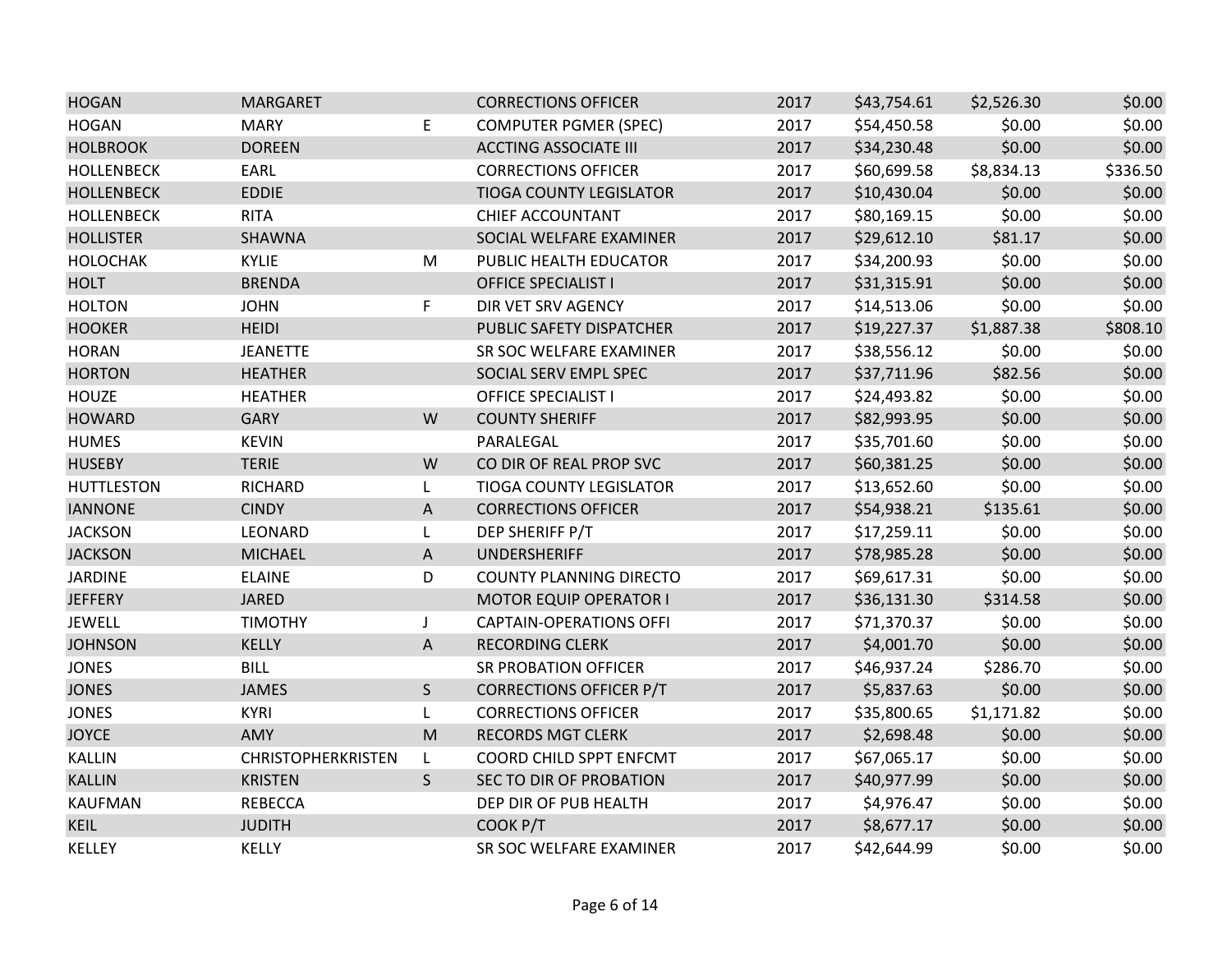| <b>KELLOGG</b>     | <b>BEVERLY</b>     | $\mathsf{J}$ | PRINCIPAL ACCOUNT CLERK        | 2017 | \$14,839.57 | \$0.00      | \$0.00     |
|--------------------|--------------------|--------------|--------------------------------|------|-------------|-------------|------------|
| <b>KELLY</b>       | KERI               | L            | <b>CORRECTIONS OFFICER</b>     | 2017 | \$33,568.55 | \$3,748.15  | \$0.00     |
| <b>KEMMERY</b>     | SHAWN              | P            | <b>DEPUTY SHERIFF</b>          | 2017 | \$57,137.95 | \$82.46     | \$86.66    |
| KEMP-YAEGER        | <b>BRENDA</b>      | Α            | <b>CORRECTIONS OFFICER</b>     | 2017 | \$52,866.10 | \$1,341.16  | \$97.50    |
| <b>KENVILLE</b>    | <b>WILLIAM</b>     | ${\sf M}$    | <b>SAFETY OFFICER</b>          | 2017 | \$26,217.06 | \$0.00      | \$0.00     |
| <b>KIDNEY</b>      | <b>TINA</b>        |              | <b>CORRECTIONS OFFICER</b>     | 2017 | \$57,654.28 | \$2,543.68  | \$8.00     |
| <b>KIECHLE</b>     | <b>FREDERICK</b>   | $\mathsf{A}$ | PROBATION OFFICER              | 2017 | \$40,852.27 | \$0.00      | \$0.00     |
| <b>KIES</b>        | LEANNE             | E            | <b>CASEWORKER</b>              | 2017 | \$35,729.29 | \$1,026.48  | \$345.00   |
| <b>KIM</b>         | <b>CRYSTAL</b>     | S            | <b>CORRECTIONS OFFICER P/T</b> | 2017 | \$7,374.90  | \$0.00      | \$0.00     |
| <b>KIPLING</b>     | <b>JULIE</b>       | L            | <b>INVESTIGATOR</b>            | 2017 | \$68,232.19 | \$4,939.56  | \$1,624.13 |
| <b>KIPLING</b>     | <b>RANDY</b>       | E            | LIEUTENANT                     | 2017 | \$85,200.76 | \$10,850.36 | \$187.56   |
| <b>KLETT</b>       | ANDREA             |              | <b>COUNTY CLERK</b>            | 2017 | \$62,995.44 | \$0.00      | \$0.00     |
| <b>KLINE</b>       | <b>RYAN</b>        |              | <b>COUNTY CORONER</b>          | 2017 | \$2,399.82  | \$0.00      | \$0.00     |
| <b>KNAPP</b>       | <b>ALBERT</b>      |              | PUB HEALTH SANITARIAN          | 2017 | \$43,958.71 | \$0.00      | \$4,385.00 |
| <b>KNAPP</b>       | <b>BETSY</b>       |              | <b>ADMIN ASSISTANT</b>         | 2017 | \$2,864.25  | \$0.00      | \$0.00     |
| <b>KONECNY</b>     | <b>MICHELE</b>     | L            | <b>CORRECTIONS OFFICER</b>     | 2017 | \$49,743.74 | \$0.00      | \$0.00     |
| <b>KOPALEK</b>     | <b>TODD</b>        | ${\sf M}$    | SUPERVISING PH SANITARIAN      | 2017 | \$55,445.27 | \$0.00      | \$4,385.00 |
| <b>KORBA</b>       | <b>CHRISTOPHER</b> |              | DIR OF ADMIN SERVICES          | 2017 | \$60,540.23 | \$0.00      | \$0.00     |
| <b>KORBAR</b>      | <b>MEDARD</b>      |              | TECHNICAL FACILITY SUPR        | 2017 | \$46,210.97 | \$300.33    | \$3,355.00 |
| KOVALOVSKY         | CAROLA             |              | <b>SEC TO DIST ATTORNEY</b>    | 2017 | \$35,880.61 | \$0.00      | \$0.00     |
| <b>KROHMALNEY</b>  | <b>HEATHER</b>     | D            | <b>CORRECTIONS OFFICER</b>     | 2017 | \$52,313.61 | \$781.01    | \$0.00     |
| <b>KROM</b>        | <b>JESSICA</b>     |              | SOCIAL WELFARE EXAMINER        | 2017 | \$28,451.01 | \$0.00      | \$0.00     |
| <b>KWIATKOWSKI</b> | <b>KRISTINE</b>    | L            | COMIS BOARD OF ELEC            | 2017 | \$40,930.71 | \$0.00      | \$0.00     |
| LACEY              | <b>THOMAS</b>      |              | <b>CASEWORKER</b>              | 2017 | \$47,434.58 | \$4,249.00  | \$1,685.00 |
| LANE               | <b>ASHLEY</b>      | E.           | SOCIAL WELFARE EXAMINER        | 2017 | \$4,317.53  | \$0.00      | \$0.00     |
| LAVORE             | ASHLEY             |              | PROBATION OFFICER              | 2017 | \$30,932.87 | \$0.00      | \$0.00     |
| LAVORE             | <b>FRANK</b>       | P            | SERGEANT-SHERIFF               | 2017 | \$63,326.83 | \$624.34    | \$988.13   |
| LAYMAN             | <b>BRUCE</b>       | E            | <b>VOTING MACHINE TECH</b>     | 2017 | \$9,123.17  | \$0.00      | \$0.00     |
| LAYMAN             | <b>VERA</b>        |              | DEP COMM OF ELEC BOARD         | 2017 | \$33,142.98 | \$0.00      | \$0.00     |
| <b>LECOUNT</b>     | <b>RICHARD</b>     | W            | DIR EMERG PREPAREDNESS         | 2017 | \$4,075.39  | \$0.00      | \$0.00     |
| <b>LEE</b>         | <b>JESSICA</b>     | ${\sf N}$    | SOCIAL WELFARE EXAMINER        | 2017 | \$3,527.84  | \$0.00      | \$0.00     |
| LEONARD            | <b>NANCY</b>       |              | <b>CLERK (SEASONAL)</b>        | 2017 | \$7,307.99  | \$0.00      | \$0.00     |
| <b>LEWIS</b>       | <b>ALYSIA</b>      | $\mathsf{A}$ | <b>EARLY INTER SERV COORD</b>  | 2017 | \$40,210.43 | \$0.00      | \$0.00     |
| LEWIS              | <b>NEIL</b>        | J            | <b>COUNTY CORONER</b>          | 2017 | \$1,449.82  | \$0.00      | \$0.00     |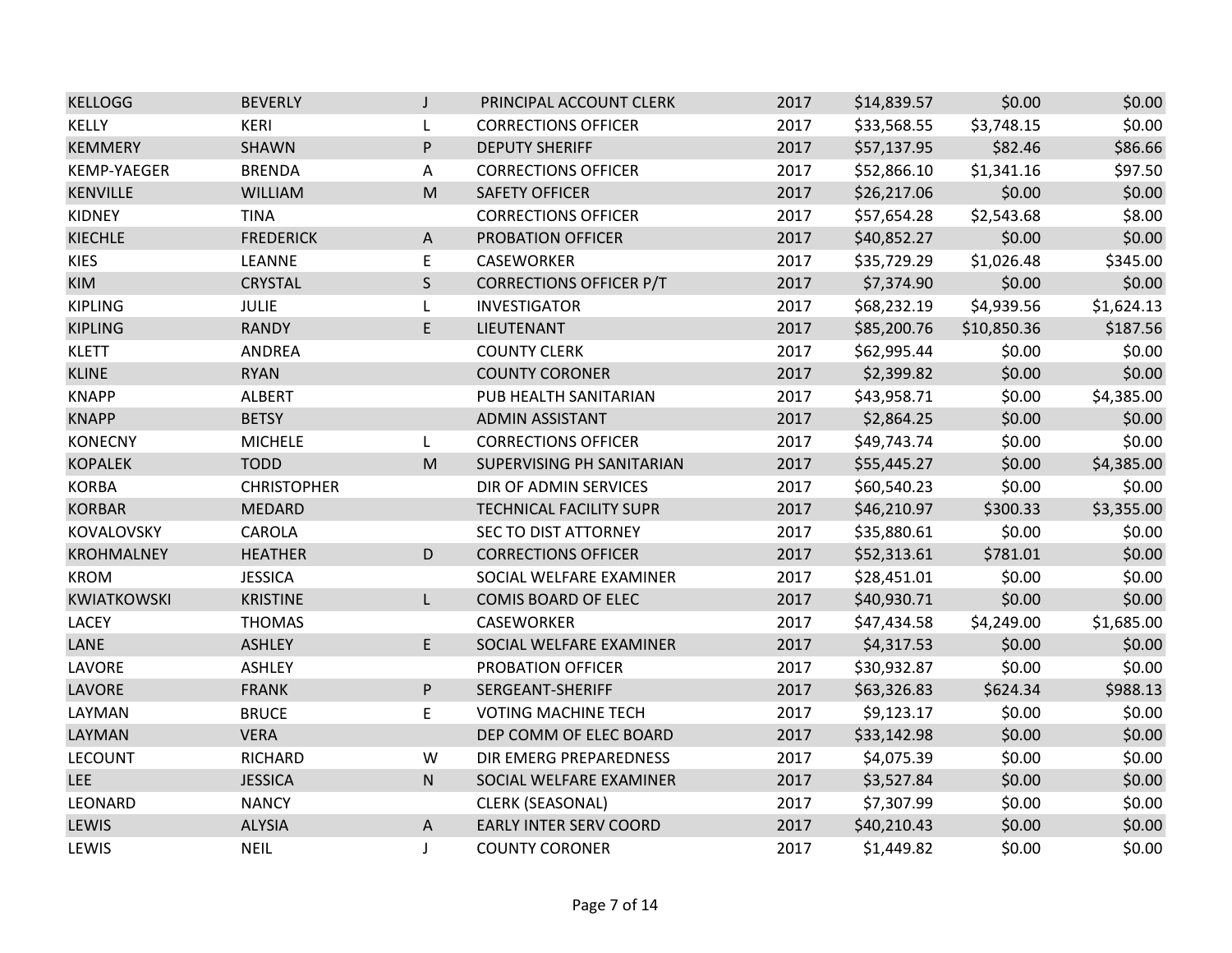| <b>LISKE</b>       | <b>DENISE</b>   | B                                                                                                          | <b>SOC SVCS INVESTIGATOR</b>   | 2017 | \$38,835.19  | \$0.00     | \$0.00     |
|--------------------|-----------------|------------------------------------------------------------------------------------------------------------|--------------------------------|------|--------------|------------|------------|
| <b>LITTLE</b>      | <b>CLIFFORD</b> | R                                                                                                          | <b>DEPUTY SHERIFF</b>          | 2017 | \$57,142.56  | \$260.38   | \$74.90    |
| <b>LITTLE</b>      | <b>LAURA</b>    | $\mathsf{S}$                                                                                               | <b>CASE SUPVR - GRADE B</b>    | 2017 | \$50,975.10  | \$293.47   | \$60.00    |
| <b>LONGO</b>       | <b>RYAN</b>     |                                                                                                            | <b>DEPUTY SHERIFF</b>          | 2017 | \$57,089.21  | \$3,282.07 | \$1,638.13 |
| <b>LOPICCOLO</b>   | <b>MICHAEL</b>  | F                                                                                                          | <b>CORRECTIONS OFFICER P/T</b> | 2017 | \$7,360.50   | \$0.00     | \$0.00     |
| LOUNSBURY          | <b>TINA</b>     | M                                                                                                          | SR CASEWORKER/RN               | 2017 | \$61,603.09  | \$423.11   | \$0.00     |
| LOVELL             | <b>JESSICA</b>  | L.                                                                                                         | REG PROF NURSE P/T             | 2017 | \$929.88     | \$0.00     | \$0.00     |
| <b>LUCE</b>        | <b>CRYSTAL</b>  |                                                                                                            | <b>OFFICE SPECIALIST II</b>    | 2017 | \$30,894.41  | \$0.00     | \$0.00     |
| <b>LURCOCK</b>     | <b>DARCY</b>    | $\mathsf{M}% _{T}=\mathsf{M}_{T}\!\left( a,b\right) ,\ \mathsf{M}_{T}=\mathsf{M}_{T}\!\left( a,b\right) ,$ | PROBATION OFFICER              | 2017 | \$36,745.23  | \$756.43   | \$0.00     |
| <b>LUTHER</b>      | CAROL           | P                                                                                                          | ACCT CLERK - TYPIST P/T        | 2017 | \$11,076.11  | \$0.00     | \$0.00     |
| <b>MACNAUGHTON</b> | <b>JOYLYNN</b>  |                                                                                                            | <b>SR CASEWORKER</b>           | 2017 | \$46,425.14  | \$1,856.61 | \$1,415.00 |
| <b>MADISON</b>     | <b>KRISTINE</b> |                                                                                                            | SR ACCT CLERK - TYPIST         | 2017 | \$14,635.96  | \$0.00     | \$0.00     |
| <b>MALEC</b>       | MARYANNE        |                                                                                                            | <b>CASEWORKER</b>              | 2017 | \$47,272.57  | \$495.03   | \$0.00     |
| MALLERY            | <b>JUDITH</b>   | L                                                                                                          | PUBLIC SAFETY DISPATCHER       | 2017 | \$47,362.32  | \$3,125.12 | \$48.90    |
| <b>MALONE</b>      | <b>BETH</b>     |                                                                                                            | SOCIAL WELFARE EXAMINER        | 2017 | \$24,687.66  | \$0.00     | \$0.00     |
| <b>MANCINI</b>     | <b>CHERYL</b>   | Α                                                                                                          | <b>1ST ASST DIST ATTORNEY</b>  | 2017 | \$67,921.27  | \$0.00     | \$0.00     |
| <b>MARCOCCI</b>    | <b>DAVID</b>    |                                                                                                            | MAINTENANCE MECH III           | 2017 | \$40,542.46  | \$0.00     | \$0.00     |
| <b>MAREAN</b>      | ERIN            |                                                                                                            | <b>CLINICAL SOCIAL WORKER</b>  | 2017 | \$55,341.03  | \$380.80   | \$1,675.00 |
| <b>MARSH</b>       | <b>BRYAN</b>    | $\mathsf{R}$                                                                                               | <b>CORRECTIONS OFFICER</b>     | 2017 | \$42,197.64  | \$526.83   | \$542.50   |
| <b>MARSH</b>       | <b>JORDAN</b>   | R                                                                                                          | SOCIAL WELFARE EXAMINER        | 2017 | \$10,460.83  | \$92.02    | \$0.00     |
| <b>MARSH</b>       | NATHANIEL       |                                                                                                            | <b>CORRECTIONS LIEUTENANT</b>  | 2017 | \$63,987.11  | \$0.00     | \$0.00     |
| <b>MARTIN</b>      | <b>KIRK</b>     | $\mathsf O$                                                                                                | <b>DISTRICT ATTORNEY</b>       | 2017 | \$182,986.73 | \$0.00     | \$0.00     |
| <b>MASTRO</b>      | <b>NANCY</b>    | E.                                                                                                         | MAIL CLERK P/T                 | 2017 | \$3,832.28   | \$0.00     | \$0.00     |
| MATTISON-CORNEBY   | CAMILLE         |                                                                                                            | SEC TO PERSONNEL OFF           | 2017 | \$32,525.49  | \$0.00     | \$0.00     |
| <b>MCCAFFERTY</b>  | <b>LISA</b>     |                                                                                                            | PUBLIC HEALTH DIRECTOR         | 2017 | \$81,955.49  | \$0.00     | \$0.00     |
| <b>MCCALL</b>      | <b>SHERI</b>    |                                                                                                            | <b>EMPLOYMENT CTR SUPERVR</b>  | 2017 | \$53,120.18  | \$0.00     | \$0.00     |
| <b>MCCANN</b>      | <b>DENIS</b>    |                                                                                                            | DIR OF ADMIN SERVICES          | 2017 | \$70,059.29  | \$0.00     | \$0.00     |
| <b>MCCORMICK</b>   | <b>BARBARA</b>  |                                                                                                            | CONFIDENTIAL ASSISTANT         | 2017 | \$46,846.65  | \$0.00     | \$0.00     |
| <b>MCDERMOTT</b>   | <b>LAURA</b>    |                                                                                                            | NURSE PRACTITIONER P/T         | 2017 | \$4,690.04   | \$0.00     | \$0.00     |
| <b>MCFADDEN</b>    | JAMES           | P                                                                                                          | <b>COUNTY TREASURER</b>        | 2017 | \$62,995.44  | \$0.00     | \$0.00     |
| <b>MCKEE</b>       | <b>MARY</b>     | E                                                                                                          | SOCIAL SERV EMPL SPEC          | 2017 | \$45,062.72  | \$0.00     | \$0.00     |
| <b>MCMANUS</b>     | SUZANNE         |                                                                                                            | <b>VOTING MACHINE TECH</b>     | 2017 | \$1,780.03   | \$0.00     | \$0.00     |
| <b>MCNEAL</b>      | <b>KEITH</b>    | L                                                                                                          | <b>CORRECTIONS OFFICER P/T</b> | 2017 | \$16,718.63  | \$0.00     | \$0.00     |
| <b>MEDINA</b>      | SUSAN           |                                                                                                            | DEP DIR OF PUB HEALTH          | 2017 | \$61,704.47  | \$0.00     | \$0.00     |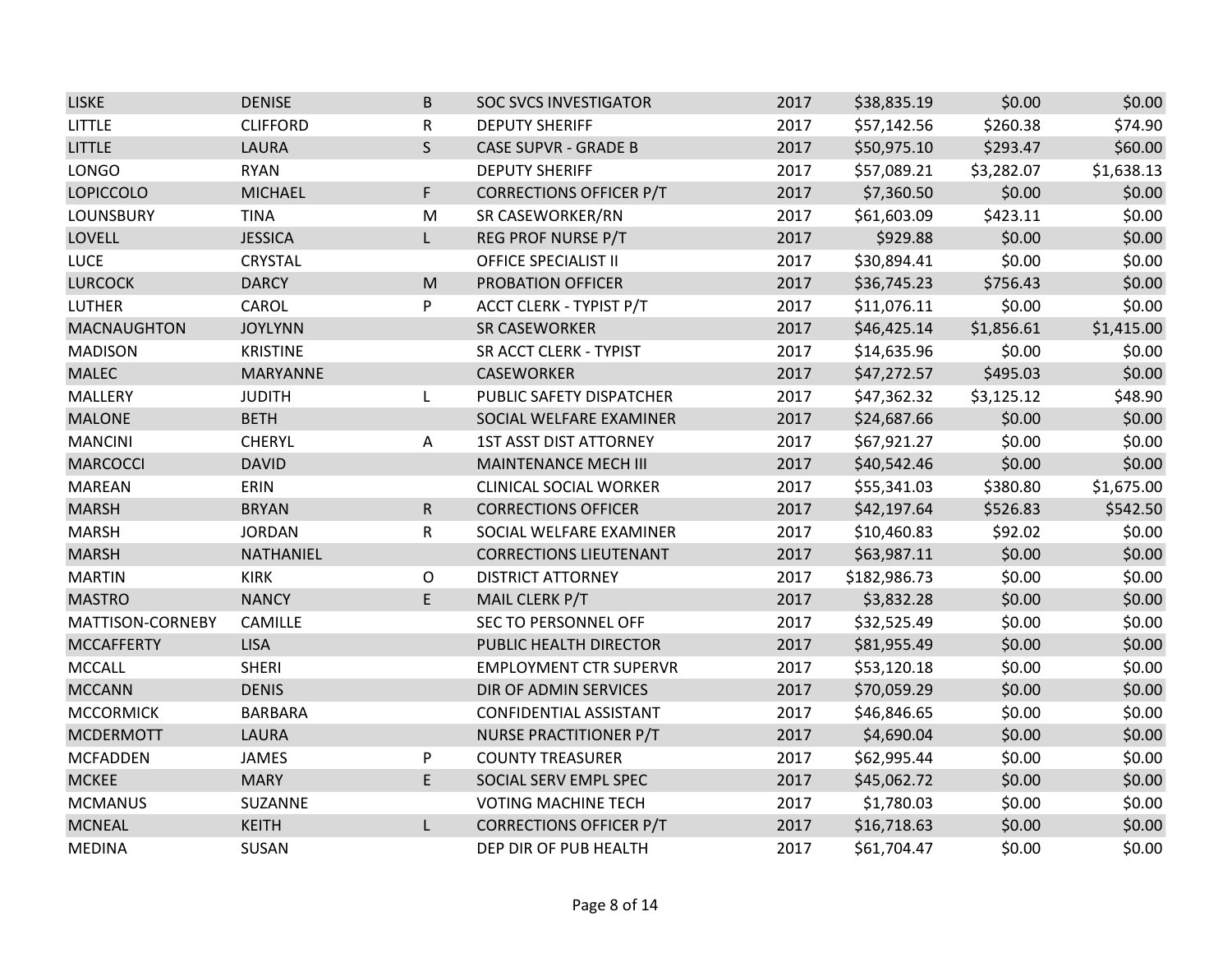| <b>MEDOVICH</b>  | <b>CODY</b>      | J                                                                                                          | <b>CORRECTIONS OFFICER</b>     | 2017 | \$39,875.08 | \$2,446.37 | \$16.50    |
|------------------|------------------|------------------------------------------------------------------------------------------------------------|--------------------------------|------|-------------|------------|------------|
| <b>MERTENS</b>   | <b>NICHOLAS</b>  | V                                                                                                          | <b>DEPUTY SHERIFF</b>          | 2017 | \$18,888.55 | \$0.00     | \$76.73    |
| <b>MIDDAUGH</b>  | <b>MICHAEL</b>   | F                                                                                                          | <b>VETERAN'S SERVICE OFF</b>   | 2017 | \$15,182.09 | \$0.00     | \$0.00     |
| <b>MILLER</b>    | MELANIE          |                                                                                                            | <b>SUPVG PUB HEALTH NURSE</b>  | 2017 | \$58,512.56 | \$0.00     | \$0.00     |
| <b>MILLER</b>    | <b>TODD</b>      |                                                                                                            | <b>1ST ASST PUB DEFENDER</b>   | 2017 | \$39,354.36 | \$0.00     | \$0.00     |
| <b>MINER</b>     | LAURIE           |                                                                                                            | CASEWORKER                     | 2017 | \$42,531.92 | \$864.24   | \$540.00   |
| MISTRETTA-LEWIS  | <b>ROBIN</b>     | E                                                                                                          | PUBLIC SAFETY DISPATCHER TRAIN | 2017 | \$6,008.60  | \$0.00     | \$79.20    |
| <b>MOBILIO</b>   | <b>MICHAEL</b>   | D                                                                                                          | <b>CORRECTIONS OFFICER</b>     | 2017 | \$34,570.73 | \$103.43   | \$0.00     |
| <b>MONELL</b>    | <b>TRACY</b>     | $\mathsf{S}$                                                                                               | <b>TIOGA COUNTY LEGISLATOR</b> | 2017 | \$11,307.50 | \$0.00     | \$0.00     |
| <b>MOORE</b>     | SARAH            | $\mathbf{J}$                                                                                               | SR CASEWORKER                  | 2017 | \$49,434.74 | \$3,900.87 | \$1,550.00 |
| <b>MORGAN</b>    | <b>DEAN</b>      |                                                                                                            | <b>CODE ENFORCE OFFICER</b>    | 2017 | \$789.51    | \$0.00     | \$0.00     |
| <b>MORGAN</b>    | LORI             |                                                                                                            | DIR OF COMMUNITY SERV          | 2017 | \$87,017.03 | \$0.00     | \$0.00     |
| <b>MORLEY</b>    | <b>JOSHUA</b>    |                                                                                                            | <b>MAINTENANCE MECH II</b>     | 2017 | \$39,841.08 | \$373.84   | \$515.00   |
| <b>MORLEY</b>    | <b>ROBERT</b>    | L                                                                                                          | MAIL CLERK P/T                 | 2017 | \$8,038.20  | \$0.00     | \$0.00     |
| <b>MORRIS</b>    | <b>JESSICA</b>   |                                                                                                            | SOCIAL WELFARE EXAMINER        | 2017 | \$30,352.70 | \$88.18    | \$0.00     |
| <b>MOULTON</b>   | <b>WAYNE</b>     | $\mathsf{T}$                                                                                               | SR INVESTIGATOR                | 2017 | \$71,014.34 | \$261.51   | \$2,659.85 |
| <b>MULLEN</b>    | <b>DENNIS</b>    | M                                                                                                          | <b>TIOGA COUNTY LEGISLATOR</b> | 2017 | \$10,430.04 | \$0.00     | \$0.00     |
| <b>MURPHY</b>    | LAURAN           |                                                                                                            | <b>CASE SUPVR - GRADE B</b>    | 2017 | \$50,042.25 | \$383.13   | \$0.00     |
| <b>MURRAY</b>    | <b>THOMAS</b>    |                                                                                                            | <b>MAINTENANCE MECH II</b>     | 2017 | \$39,943.26 | \$0.00     | \$2,655.00 |
| <b>MYERS</b>     | <b>ELIZABETH</b> |                                                                                                            | DIRECTOR OF SOCIAL SERVICES    | 2017 | \$64,013.25 | \$0.00     | \$0.00     |
| <b>MYERS</b>     | <b>LINDA</b>     | $\mathsf{M}% _{T}=\mathsf{M}_{T}\!\left( a,b\right) ,\ \mathsf{M}_{T}=\mathsf{M}_{T}\!\left( a,b\right) ,$ | <b>COMMUNITY SERV WORKER</b>   | 2017 | \$36,966.64 | \$0.00     | \$0.00     |
| <b>NALEPA</b>    | SHAWN            | J                                                                                                          | <b>INVESTIGATOR</b>            | 2017 | \$69,370.47 | \$2,917.12 | \$3,717.71 |
| <b>NELSON</b>    | <b>JANIS</b>     | ${\sf R}$                                                                                                  | <b>RECORDING CLERK</b>         | 2017 | \$27,568.20 | \$0.00     | \$0.00     |
| <b>NOLAN</b>     | <b>EUGENE</b>    | J                                                                                                          | COOK P/T                       | 2017 | \$13,414.67 | \$0.00     | \$0.00     |
| <b>NORRIS</b>    | <b>JOHN</b>      |                                                                                                            | CASEWORKER                     | 2017 | \$47,398.22 | \$381.95   | \$0.00     |
| <b>NORTHUP</b>   | <b>KAREN</b>     |                                                                                                            | SOCIAL WELFARE EXAMINER        | 2017 | \$29,897.85 | \$0.00     | \$0.00     |
| OKRASINSKI       | <b>FRANCIS</b>   | $\mathsf{R}$                                                                                               | <b>COUNTY FIRE COORD P/T</b>   | 2017 | \$12,234.51 | \$0.00     | \$0.00     |
| <b>OLIN</b>      | <b>MARGARETA</b> | $\mathsf{C}$                                                                                               | <b>DEPUTY CO TREASURER</b>     | 2017 | \$51,042.27 | \$0.00     | \$0.00     |
| <b>O'ROURKE</b>  | <b>BETHANY</b>   | B                                                                                                          | <b>PERSONNEL OFFICER</b>       | 2017 | \$85,368.78 | \$0.00     | \$0.00     |
| <b>OSTRANDER</b> | WILLIAM          | A                                                                                                          | <b>GIS MANAGER</b>             | 2017 | \$53,053.23 | \$0.00     | \$0.00     |
| <b>PACK</b>      | <b>JESSICA</b>   | К                                                                                                          | PROBATION OFFICER              | 2017 | \$42,588.55 | \$0.00     | \$0.00     |
| PALINOSKY        | <b>STEVEN</b>    | B                                                                                                          | <b>OFFICE SPECIALIST III</b>   | 2017 | \$32,225.00 | \$0.00     | \$0.00     |
| PALLADINO        | <b>NICHOLAS</b>  | $\mathsf{J}$                                                                                               | PUBLIC SAFETY DISPATCHER TRAIN | 2017 | \$2,320.20  | \$0.00     | \$0.00     |
| PALLADINO        | <b>RACHEL</b>    |                                                                                                            | CASEWORKER                     | 2017 | \$48,131.78 | \$4,869.10 | \$2,135.00 |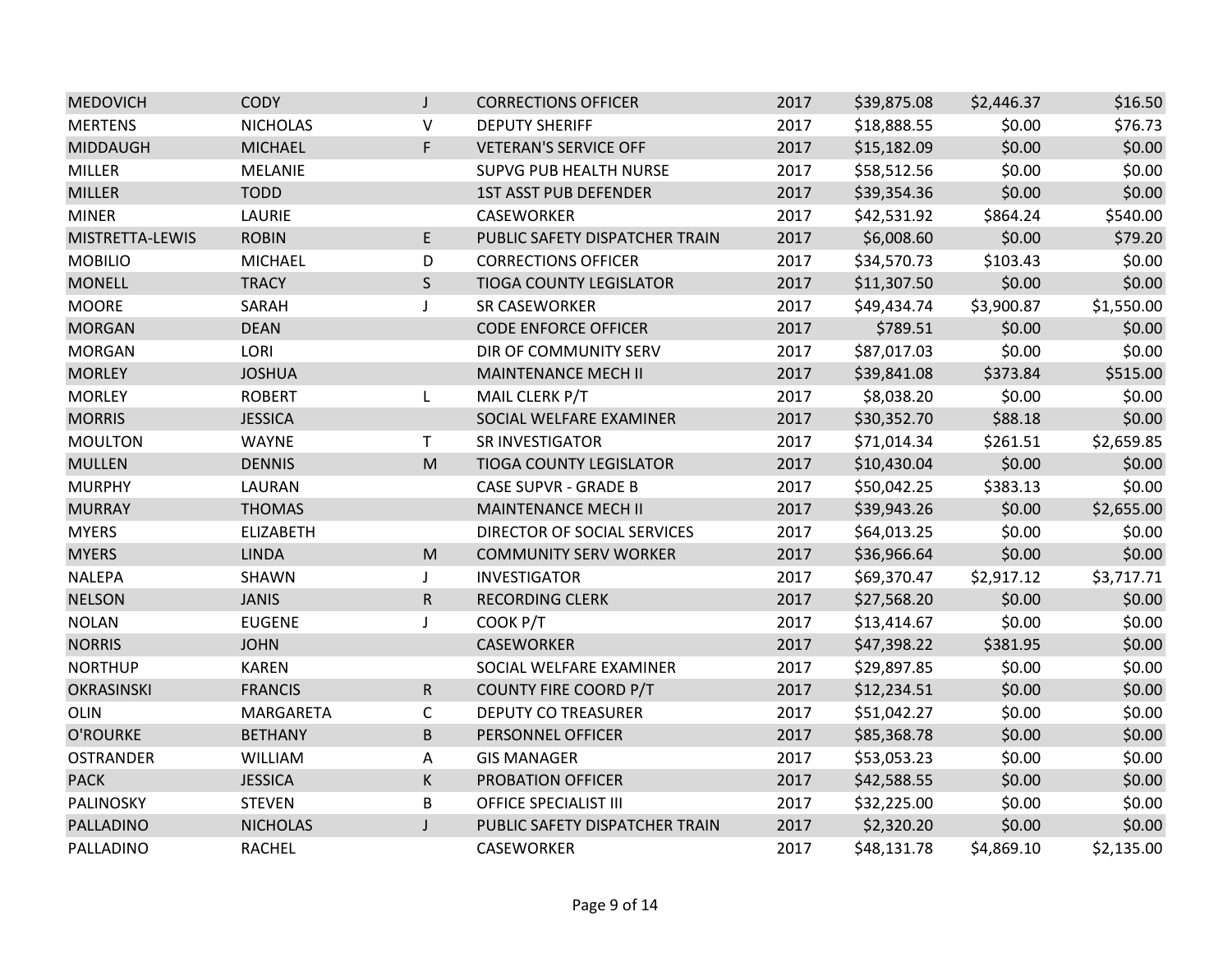| <b>PALOMBIZIO</b>     | <b>TRACY</b>      |                | SR CLIN SOC WKR                | 2017 | \$56,251.50 | \$0.00     | \$0.00     |
|-----------------------|-------------------|----------------|--------------------------------|------|-------------|------------|------------|
| <b>PAYNE</b>          | <b>GINGER</b>     | G              | PUBLIC SAFETY DISPATCHER TRAIN | 2017 | \$1,160.10  | \$0.00     | \$0.00     |
| PELELLA               | <b>PALMER</b>     |                | 2ND ASST DIST ATTORNEY         | 2017 | \$47,419.34 | \$0.00     | \$0.00     |
| <b>PERDUE</b>         | GAIL              |                | <b>EXECUTIVE SECRETARY</b>     | 2017 | \$44,031.54 | \$0.00     | \$0.00     |
| <b>PERKINS</b>        | <b>RICHARD</b>    |                | DEP COMM OF PUBLIC WRKS        | 2017 | \$69,518.57 | \$0.00     | \$0.00     |
| <b>PETERS</b>         | <b>EMILY</b>      |                | <b>ASSISTANT ENGINEER</b>      | 2017 | \$24,867.36 | \$0.00     | \$0.00     |
| <b>PHILLIPS</b>       | AMBER             | J              | SOCIAL WELFARE EXAMINER        | 2017 | \$29,695.56 | \$81.17    | \$0.00     |
| <b>PIANOSI</b>        | <b>MARIETTA</b>   | E              | <b>ACCTING ASSOCIATE II</b>    | 2017 | \$12,548.52 | \$0.00     | \$0.00     |
| <b>PLACE</b>          | KIMBERLY          |                | SOCIAL WELFARE EXAMINER        | 2017 | \$31,744.68 | \$0.00     | \$0.00     |
| <b>PLEW</b>           | <b>TYLER</b>      | F              | <b>CORRECTIONS OFFICER</b>     | 2017 | \$37,136.26 | \$2,374.96 | \$194.00   |
| <b>POFF</b>           | AMY               | E              | <b>BENEFITS MANAGER</b>        | 2017 | \$52,297.55 | \$0.00     | \$0.00     |
| <b>POPPERT</b>        | <b>BERNADETTE</b> |                | <b>CASEWORKER</b>              | 2017 | \$51,881.32 | \$6,755.92 | \$2,455.00 |
| <b>POST</b>           | <b>CHAD</b>       | A              | <b>SR PROBATION OFFICER</b>    | 2017 | \$43,527.18 | \$375.65   | \$0.00     |
| <b>POTTER</b>         | AMY               |                | PAYROLL SUPERVISOR             | 2017 | \$43,391.96 | \$1,607.46 | \$0.00     |
| <b>POTTER</b>         | <b>MARISSA</b>    |                | <b>CLERK (SEASONAL)</b>        | 2017 | \$5,814.60  | \$0.00     | \$0.00     |
| <b>PRATT</b>          | <b>ELLEN</b>      |                | <b>MATERIALS RECOVERY MGR</b>  | 2017 | \$52,652.63 | \$0.00     | \$0.00     |
| <b>PRICE</b>          | <b>EMILY</b>      | $\mathsf{C}$   | <b>VOTING MACHINE TECH</b>     | 2017 | \$9,639.42  | \$0.00     | \$0.00     |
| <b>QUICK</b>          | <b>LYNN</b>       | Α              | <b>ACCTING ASSOCIATE II</b>    | 2017 | \$16,849.28 | \$0.00     | \$0.00     |
| <b>QUICK-ANDERSON</b> | <b>HEATHER</b>    |                | SEC TO COMMIS DSS              | 2017 | \$35,333.89 | \$0.00     | \$0.00     |
| <b>QUIGLEY</b>        | <b>JUDITH</b>     | ${\sf M}$      | <b>COUNTY ATTORNEY</b>         | 2017 | \$38,017.62 | \$0.00     | \$0.00     |
| <b>REESE</b>          | <b>JACQUELINE</b> | M              | SOCIAL WELFARE EXAMINER        | 2017 | \$29,634.35 | \$0.00     | \$0.00     |
| <b>RESUE</b>          | <b>MICHELE</b>    |                | <b>CASE SUPVR - GRADE B</b>    | 2017 | \$49,506.39 | \$71.46    | \$0.00     |
| <b>REYNOLDS</b>       | <b>MARILYN</b>    | B              | SUPERVISING PH NURSE           | 2017 | \$16,899.08 | \$74.33    | \$0.00     |
| <b>REYNOLDS</b>       | <b>STACY</b>      |                | <b>SEC TO PUB DEFENDER</b>     | 2017 | \$10,294.97 | \$0.00     | \$0.00     |
| <b>RHODES</b>         | <b>PAUL</b>       | $\mathsf{C}$   | LIEUTENANT                     | 2017 | \$71,873.51 | \$8.12     | \$9.13     |
| <b>RICE</b>           | <b>GREGORY</b>    | E              | <b>CORRECTIONS OFFICER</b>     | 2017 | \$52,874.68 | \$1,260.47 | \$85.26    |
| <b>RICHARDS</b>       | ARRAH             |                | PAYROLL CLERK TYPIST           | 2017 | \$34,622.35 | \$0.00     | \$0.00     |
| <b>RIGOLI</b>         | <b>BRITTANY</b>   | J              | SR CLIN SOC WKR                | 2017 | \$12,863.10 | \$0.00     | \$0.00     |
| <b>RILEY</b>          | <b>BARBARA</b>    | L              | <b>SR PROBATION OFFICER</b>    | 2017 | \$45,815.26 | \$0.00     | \$0.00     |
| <b>ROBERTS</b>        | ANGELA            | M              | CASEWORKER                     | 2017 | \$40,252.92 | \$741.67   | \$290.00   |
| <b>ROBERTS</b>        | <b>MICHAEL</b>    |                | <b>TIOGA COUNTY LEGISLATOR</b> | 2017 | \$10,430.04 | \$0.00     | \$0.00     |
| <b>ROBERTS</b>        | <b>VINCENT</b>    |                | MECHANIC / WORKING SUPR        | 2017 | \$46,887.25 | \$1,782.40 | \$0.00     |
| <b>ROBINS</b>         | <b>MICHELE</b>    | $\overline{1}$ | SOCIAL WELFARE EXAMINER        | 2017 | \$42,456.06 | \$0.00     | \$0.00     |
| ROBSON-CROMER         | <b>MARCIA</b>     |                | SR CLIN SOC WKR                | 2017 | \$55,709.93 | \$0.00     | \$0.00     |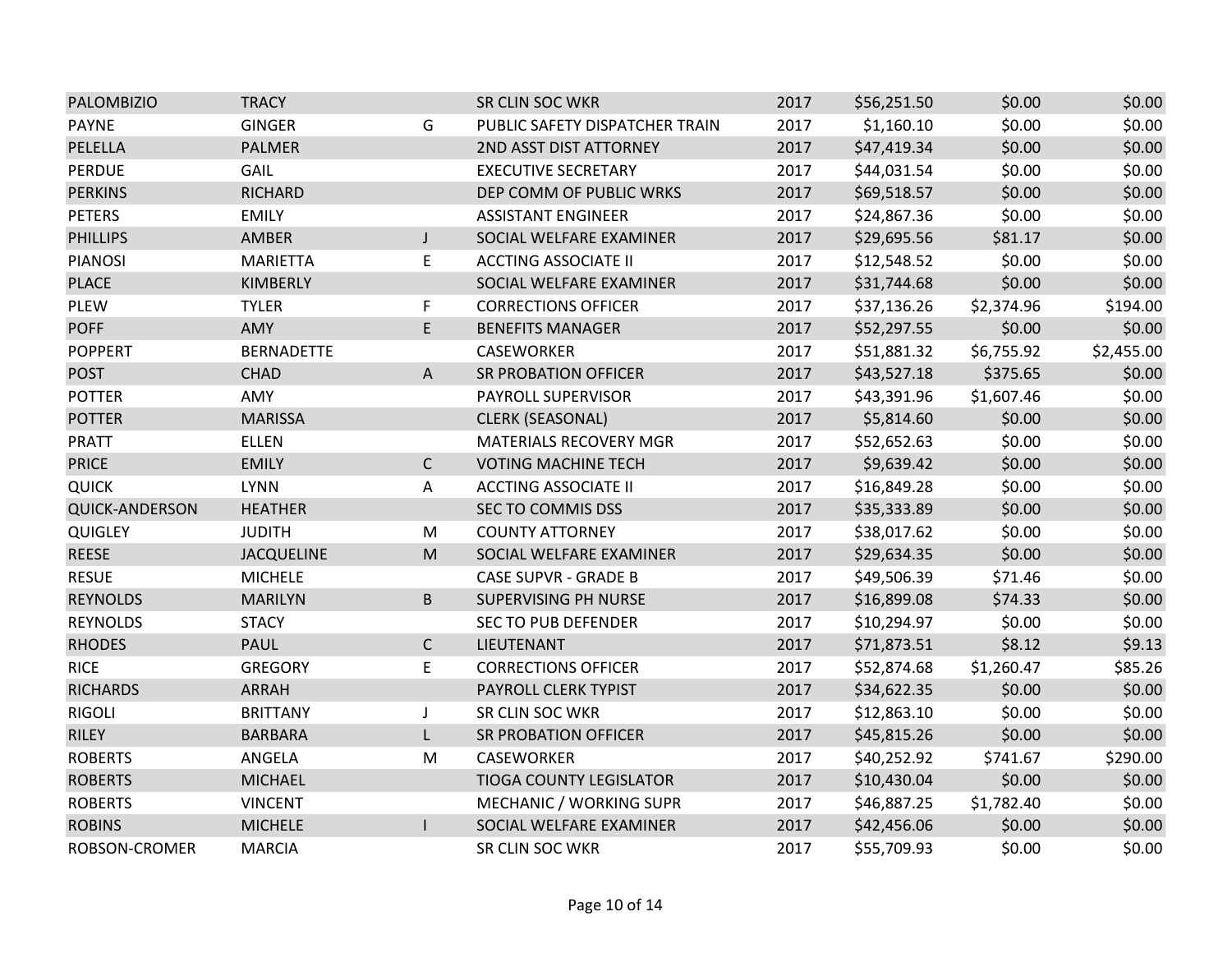| <b>ROCKWELL</b>    | <b>BRYAN</b>     | K                                                                                                          | <b>WORKING SUPERVISOR</b>         | 2017 | \$70,767.22 | \$13,197.20 | \$0.00     |
|--------------------|------------------|------------------------------------------------------------------------------------------------------------|-----------------------------------|------|-------------|-------------|------------|
| <b>ROCKWELL</b>    | <b>DIANE</b>     |                                                                                                            | <b>SEC TO SHERIFF</b>             | 2017 | \$58,730.68 | \$0.00      | \$0.00     |
| <b>RODRIGUEZ</b>   | <b>KELLY</b>     |                                                                                                            | SOCIAL WELFARE EXAMINER           | 2017 | \$11,017.88 | \$0.00      | \$0.00     |
| <b>ROOT</b>        | <b>CHARLES</b>   |                                                                                                            | WELF MNGMT SYST COORD             | 2017 | \$42,836.59 | \$0.00      | \$0.00     |
| <b>ROOT</b>        | <b>CHRISTIAN</b> |                                                                                                            | <b>1ST ASST CO ATTORNEY</b>       | 2017 | \$88,652.05 | \$0.00      | \$0.00     |
| <b>ROSENBERGER</b> | <b>TERI</b>      |                                                                                                            | PROB SUPERVISOR                   | 2017 | \$57,396.52 | \$1,833.65  | \$0.00     |
| <b>ROSSI</b>       | <b>ANDREA</b>    |                                                                                                            | SOCIAL WELFARE EXAMINER           | 2017 | \$28,867.75 | \$0.00      | \$0.00     |
| <b>ROSSI</b>       | MICHAEL          |                                                                                                            | <b>HEAVY EQUIP OPERATOR I</b>     | 2017 | \$34,419.89 | \$425.87    | \$0.00     |
| <b>ROUGHT</b>      | <b>LINDA</b>     | D                                                                                                          | <b>CORRECTIONS OFFICER</b>        | 2017 | \$76,615.14 | \$17,753.64 | \$0.00     |
| <b>ROUNSEVILLE</b> | SHELLY           | L                                                                                                          | <b>OFFICE SPECIALIST I</b>        | 2017 | \$3,716.06  | \$0.00      | \$0.00     |
| <b>RUSSELL</b>     | ANDREW           | $\mathsf{C}$                                                                                               | <b>CORRECTIONS OFFICER</b>        | 2017 | \$47,902.90 | \$4,739.93  | \$73.00    |
| <b>RUSSELL</b>     | <b>DAVID</b>     | J                                                                                                          | <b>CORRECTIONS OFFICER</b>        | 2017 | \$61,387.42 | \$7,936.15  | \$187.50   |
| SADDLEMIRE         | SANDRA           |                                                                                                            | DEP COMM OF ELEC BOARD            | 2017 | \$33,142.98 | \$0.00      | \$0.00     |
| SAMPEY             | <b>JODI</b>      |                                                                                                            | SUPVG CLIN SOC WKR                | 2017 | \$65,903.02 | \$137.77    | \$700.00   |
| <b>SAMPSON</b>     | <b>LINDA</b>     |                                                                                                            | <b>SEC TO ECON DEV &amp; PLAN</b> | 2017 | \$36,914.00 | \$0.00      | \$0.00     |
| SANDERS            | JAMAAL           | 0                                                                                                          | <b>CORRECTIONS OFFICER</b>        | 2017 | \$54,892.56 | \$3,215.12  | \$250.00   |
| SARACENO           | <b>TERESA</b>    |                                                                                                            | DEPUTY DIR OF ECON DEV            | 2017 | \$64,350.66 | \$0.00      | \$0.00     |
| SARNICOLA          | <b>JOHN</b>      | E                                                                                                          | <b>DENTIST</b>                    | 2017 | \$42,371.03 | \$0.00      | \$0.00     |
| SAUERBREY          | <b>MARTHA</b>    | $\mathsf{C}$                                                                                               | <b>CHAIR CO LEGISLATURE</b>       | 2017 | \$33,713.85 | \$0.00      | \$0.00     |
| SAWICKI            | <b>CHRISTINE</b> | ${\sf M}$                                                                                                  | <b>CLINICAL SOCIAL WORKER</b>     | 2017 | \$16,199.26 | \$0.00      | \$0.00     |
| <b>SAXTON</b>      | <b>KANDI</b>     |                                                                                                            | <b>CASEWORKER</b>                 | 2017 | \$47,589.35 | \$1,460.10  | \$585.00   |
| <b>SCHERRER</b>    | <b>DANIEL</b>    |                                                                                                            | PUB HEALTH SANITARIAN             | 2017 | \$41,931.75 | \$0.00      | \$4,525.00 |
| <b>SCHMIDT</b>     | <b>TIMOTHY</b>   | $\mathsf{M}% _{T}=\mathsf{M}_{T}\!\left( a,b\right) ,\ \mathsf{M}_{T}=\mathsf{M}_{T}\!\left( a,b\right) ,$ | <b>INVESTIGATOR</b>               | 2017 | \$70,948.78 | \$4,890.80  | \$4,464.52 |
| <b>SCHOONOVER</b>  | <b>DAVID</b>     | E.                                                                                                         | <b>DEPUTY SHERIFF</b>             | 2017 | \$63,439.82 | \$9,276.73  | \$1,882.86 |
| <b>SCHRADER</b>    | <b>ROGER</b>     | $\mathsf{C}$                                                                                               | <b>CASEWORKER</b>                 | 2017 | \$5,091.87  | \$818.05    | \$60.00    |
| <b>SCHREINER</b>   | <b>ROY</b>       | $\mathsf J$                                                                                                | <b>CORRECTIONS OFFICER</b>        | 2017 | \$58,894.44 | \$2,632.94  | \$0.00     |
| <b>SCHULTZE</b>    | <b>PETER</b>     | $\mathsf J$                                                                                                | <b>CONSTRUCTION INSPECTOR</b>     | 2017 | \$29,640.00 | \$5,832.00  | \$0.00     |
| <b>SCHUMACHER</b>  | <b>LISA</b>      |                                                                                                            | <b>OFFICE SPECIALIST I</b>        | 2017 | \$29,562.89 | \$0.00      | \$0.00     |
| <b>SCOTT</b>       | <b>SHERYL</b>    | A                                                                                                          | <b>ACCTING ASSOCIATE I</b>        | 2017 | \$10,977.12 | \$0.00      | \$0.00     |
| <b>SCUDDER</b>     | <b>MARK</b>      | D                                                                                                          | <b>VOTING MACHINE TECH</b>        | 2017 | \$2,515.17  | \$0.00      | \$0.00     |
| <b>SEARLES</b>     | <b>KATIE</b>     |                                                                                                            | <b>OFFICE SPECIALIST III</b>      | 2017 | \$37,478.55 | \$0.00      | \$0.00     |
| SEDLACEK           | <b>JACLYN</b>    |                                                                                                            | <b>DEPUTY SHERIFF</b>             | 2017 | \$35,225.18 | \$3,836.61  | \$989.30   |
| <b>SEDORE</b>      | <b>EMMA</b>      |                                                                                                            | <b>HISTORIAN P/T</b>              | 2017 | \$4,406.07  | \$0.00      | \$0.00     |
| <b>SHATTUCK</b>    | ERIN             |                                                                                                            | <b>SR CASEWORKER</b>              | 2017 | \$47,145.46 | \$2,813.59  | \$1,545.00 |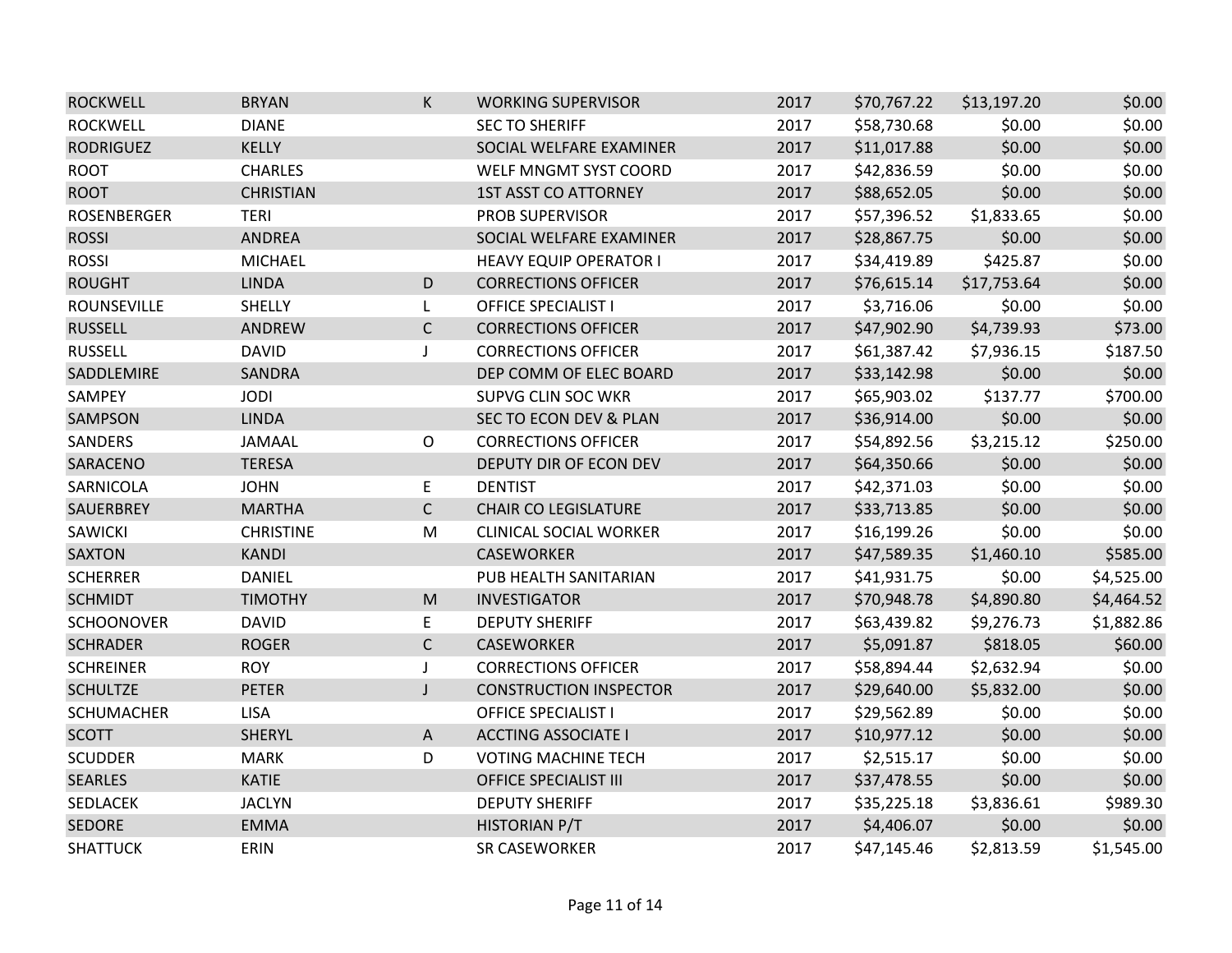| SHEPARDSON          | <b>JEFFREY</b>   |              | <b>AUTOMOTIVE STOCK CLERK</b>  | 2017 | \$39,269.29 | \$0.00      | \$0.00     |
|---------------------|------------------|--------------|--------------------------------|------|-------------|-------------|------------|
| SHOLLENBERGER       | <b>SEAN</b>      | D            | <b>CORRECTIONS OFFICER</b>     | 2017 | \$63,687.73 | \$7,826.22  | \$0.00     |
| <b>SHRAUGER</b>     | <b>WILLIAM</b>   |              | <b>MAINTENANCE MECH III</b>    | 2017 | \$37,675.41 | \$0.00      | \$530.00   |
| <b>SHULER</b>       | MARGARET         | M            | PUBLIC HEALTH NURSE P/T        | 2017 | \$39,111.65 | \$0.00      | \$0.00     |
| <b>SIANG</b>        | <b>KADEN</b>     |              | <b>DEPUTY SHERIFF</b>          | 2017 | \$59,336.77 | \$5,333.63  | \$1,846.49 |
| <b>SIFEN</b>        | <b>KRISTI</b>    | M            | <b>CORRECTIONS OFFICER</b>     | 2017 | \$48,800.80 | \$2,569.49  | \$0.00     |
| <b>SIGNS</b>        | <b>KAREN</b>     |              | <b>ACCTING ASSOCIATE III</b>   | 2017 | \$33,677.11 | \$0.00      | \$0.00     |
| <b>SILVESTRI</b>    | <b>CHRISTINA</b> |              | <b>RECORDS MGT OFFICER</b>     | 2017 | \$35,559.46 | \$0.00      | \$0.00     |
| <b>SIMMONS</b>      | <b>MICHAEL</b>   | $\mathsf{S}$ | <b>DIR EMERG SERVICES</b>      | 2017 | \$16,076.85 | \$0.00      | \$0.00     |
| SINGLETON           | LARRY            |              | <b>ASST FIRE COORD P/T</b>     | 2017 | \$4,414.10  | \$0.00      | \$0.00     |
| <b>SISENSTEIN</b>   | <b>JUNE</b>      |              | <b>EXECUTIVE SECRETARY</b>     | 2017 | \$40,260.29 | \$0.00      | \$0.00     |
| SLOCUM              | <b>JEAN</b>      | M            | <b>OFFICE SPECIALIST II</b>    | 2017 | \$35,115.05 | \$0.00      | \$0.00     |
| <b>SNAPP</b>        | <b>CARLTON</b>   | D            | SIGN MAINTENANCE WORKER        | 2017 | \$47,498.19 | \$2,147.28  | \$0.00     |
| SPALLONE            | <b>ROBERT</b>    | Α            | <b>DEPUTY SHERIFF</b>          | 2017 | \$58,089.40 | \$165.84    | \$654.73   |
| SPANGENBURG         | <b>DENNIS</b>    | K            | <b>CORRECTIONS SERGEANT</b>    | 2017 | \$65,295.75 | \$4,751.56  | \$0.00     |
| SPANGENBURG         | <b>KEITH</b>     |              | <b>CORRECTIONS OFFICER</b>     | 2017 | \$43,636.16 | \$1,764.35  | \$743.50   |
| SPANGENBURG         | <b>WILLIAM</b>   | D            | <b>CORRECTIONS OFFICER</b>     | 2017 | \$26,757.90 | \$6,145.84  | \$0.00     |
| <b>STANDINGER</b>   | <b>WILLIAM</b>   | Н            | <b>TIOGA COUNTY LEGISLATOR</b> | 2017 | \$11,437.82 | \$0.00      | \$0.00     |
| <b>STANTON</b>      | <b>HEATHER</b>   | E            | <b>PROBATION OFFICER</b>       | 2017 | \$42,028.77 | \$522.02    | \$0.00     |
| <b>STEPHENS</b>     | <b>DIANE</b>     |              | SEC TO CO ATTORNEY             | 2017 | \$41,072.85 | \$0.00      | \$0.00     |
| <b>STOUGHTON</b>    | <b>DOREEN</b>    | M            | <b>RECORDING CLERK</b>         | 2017 | \$38,130.45 | \$0.00      | \$0.00     |
| <b>STRUBLE</b>      | <b>ELIZABETH</b> |              | PUBLIC SAFETY DISPATCHER       | 2017 | \$44,698.54 | \$3,165.15  | \$1,254.40 |
| <b>STUBECKI</b>     | <b>DEBORA</b>    |              | ACCT CLERK - TYPIST P/T        | 2017 | \$10,610.11 | \$0.00      | \$0.00     |
| SULLIVAN            | LORETTA          |              | <b>TIOGA COUNTY LEGISLATOR</b> | 2017 | \$10,430.04 | \$0.00      | \$0.00     |
| <b>SWARTS</b>       | <b>DOUGLAS</b>   | A            | <b>CORRECTIONS OFFICER</b>     | 2017 | \$25,865.03 | \$1,760.43  | \$0.00     |
| <b>TATICH</b>       | <b>ROBERT</b>    |              | <b>CORRECTIONS OFFICER</b>     | 2017 | \$72,226.73 | \$20,697.78 | \$0.00     |
| <b>TEED</b>         | <b>ANITA</b>     | T.           | <b>SUPPORT INVESTIGATOR</b>    | 2017 | \$45,600.91 | \$0.00      | \$0.00     |
| <b>TERENZI</b>      | <b>ROSE</b>      |              | <b>ACCTING ASSOCIATE I</b>     | 2017 | \$26,142.91 | \$0.00      | \$0.00     |
| <b>TESLEV-KLETT</b> | <b>VIOLETA</b>   |              | <b>CLINICAL SOCIAL WORKER</b>  | 2017 | \$55,181.28 | \$205.05    | \$1,690.00 |
| <b>THAYER</b>       | <b>CHARLES</b>   |              | <b>HEAVY EQUIP OPERATOR I</b>  | 2017 | \$40,464.49 | \$717.49    | \$6.85     |
| <b>THOMPSON</b>     | <b>NATALIE</b>   |              | DIR EMPLOY & TRANS SUPP        | 2017 | \$64,178.25 | \$0.00      | \$0.00     |
| TIEFENTHALER        | <b>DYLAN</b>     | J            | <b>DEPUTY SHERIFF</b>          | 2017 | \$57,407.66 | \$6,867.80  | \$1,929.66 |
| <b>TIFFANY</b>      | <b>JEFFREY</b>   |              | COOK/MANAGER                   | 2017 | \$55,861.42 | \$0.00      | \$0.00     |
| <b>TIFFANY</b>      | SARAH            | A            | CASEWORKER                     | 2017 | \$44,206.86 | \$1,513.97  | \$765.00   |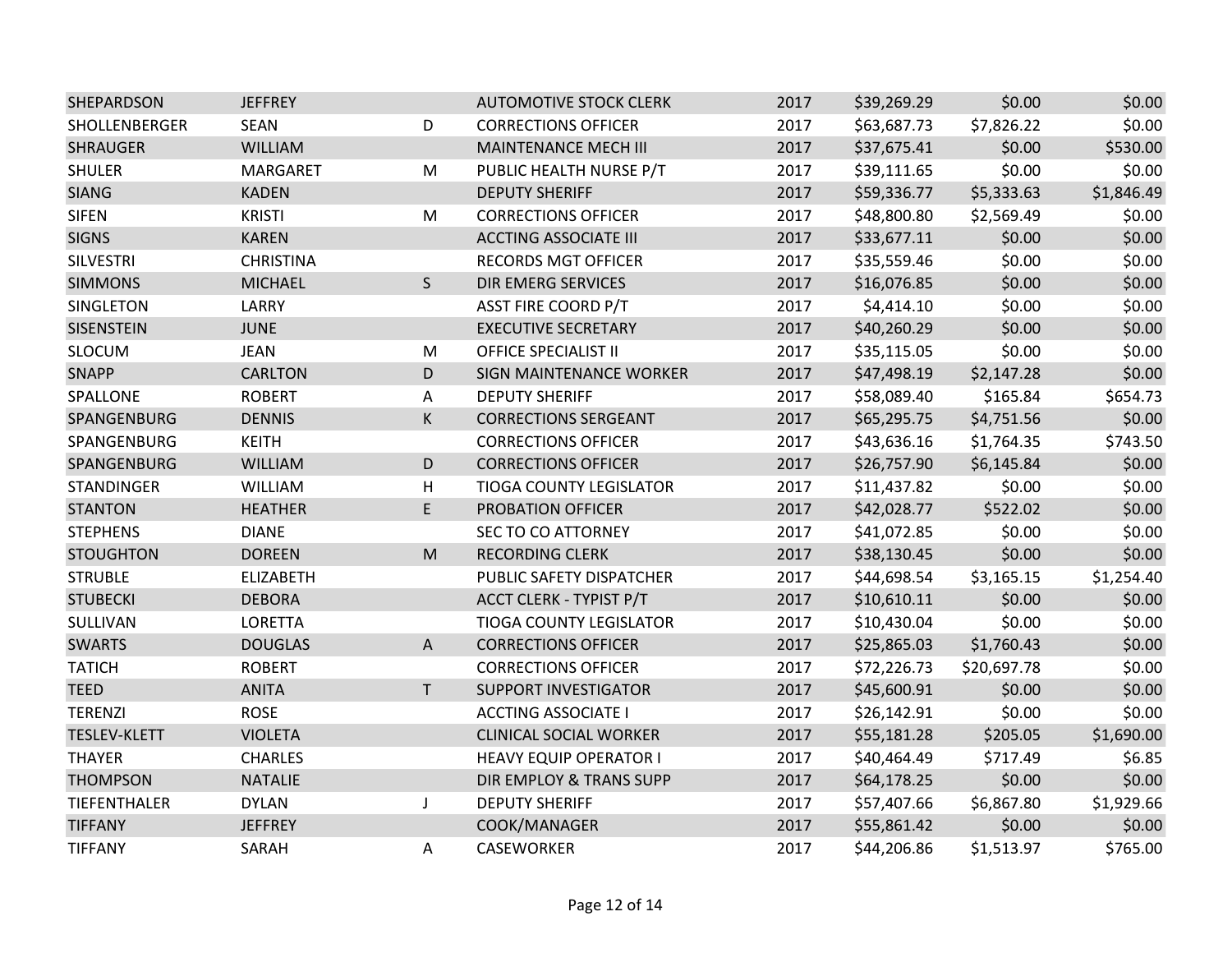| <b>TINGLEY</b>  | <b>RUTH</b>        |                                                                                                            | SOCIAL WELFARE EXAMINER        | 2017 | \$33,253.94 | \$0.00     | \$0.00     |
|-----------------|--------------------|------------------------------------------------------------------------------------------------------------|--------------------------------|------|-------------|------------|------------|
| <b>TINNEY</b>   | LEEANN             |                                                                                                            | DIR OF ECON DEV & PLAN         | 2017 | \$74,974.38 | \$0.00     | \$0.00     |
| <b>TIRINATO</b> | CARRIE             |                                                                                                            | <b>CLINICAL SOCIAL WORKER</b>  | 2017 | \$57,852.92 | \$612.69   | \$3,955.00 |
| <b>TITUS</b>    | <b>CHRISTOPHER</b> |                                                                                                            | CASEWORKER                     | 2017 | \$44,587.29 | \$2,503.63 | \$960.00   |
| <b>TOOMBS</b>   | <b>BERNADETTE</b>  |                                                                                                            | <b>COMIS BOARD OF ELEC</b>     | 2017 | \$40,930.71 | \$0.00     | \$0.00     |
| <b>TORREY</b>   | <b>EMORY</b>       | J                                                                                                          | <b>SUPPORT INVESTIGATOR</b>    | 2017 | \$38,512.80 | \$0.00     | \$0.00     |
| <b>TOWNSEND</b> | <b>MARI</b>        |                                                                                                            | <b>ASST PUBLIC DEFENDER</b>    | 2017 | \$58,908.05 | \$0.00     | \$0.00     |
| <b>TRIPICCO</b> | <b>EVAN</b>        | J                                                                                                          | <b>DEPUTY SHERIFF</b>          | 2017 | \$46,418.89 | \$1,470.11 | \$581.28   |
| <b>TRIPICCO</b> | <b>MICHELE</b>     |                                                                                                            | <b>CIVIL LAW CLERK</b>         | 2017 | \$27,725.16 | \$0.00     | \$0.00     |
| <b>ULRICH</b>   | <b>SHARON</b>      | E                                                                                                          | <b>RECORDING CLERK</b>         | 2017 | \$31,362.53 | \$0.00     | \$0.00     |
| <b>UPDYKE</b>   | <b>DENNIS</b>      | S.                                                                                                         | <b>CORRECTIONS OFFICER</b>     | 2017 | \$43,613.90 | \$2,447.09 | \$38.50    |
| VANDEMARK       | JAMES              | $\mathsf{T}$                                                                                               | MAINTENANCE MECH I             | 2017 | \$31,213.20 | \$84.46    | \$490.00   |
| VANDEMARK       | <b>VALERIE</b>     | $\mathsf{M}% _{T}=\mathsf{M}_{T}\!\left( a,b\right) ,\ \mathsf{M}_{T}=\mathsf{M}_{T}\!\left( a,b\right) ,$ | MOTOR VEHICLE EXAMINER         | 2017 | \$28,099.88 | \$0.00     | \$0.00     |
| VANDERPOEL      | <b>RICKY</b>       |                                                                                                            | <b>MOTOR EQUIP OPERATOR II</b> | 2017 | \$30,351.22 | \$0.00     | \$0.00     |
| <b>VANWERT</b>  | <b>JOHN</b>        | H                                                                                                          | 2ND ASST CO ATTORNEY           | 2017 | \$76,825.34 | \$0.00     | \$0.00     |
| <b>VOUGHT</b>   | <b>ROBERT</b>      | M                                                                                                          | <b>CORRECTIONS OFFICER</b>     | 2017 | \$57,554.74 | \$1,693.24 | \$0.00     |
| <b>VROMAN</b>   | <b>HEATHER</b>     |                                                                                                            | COMM HEALTH PROG SUPERVISOR    | 2017 | \$47,927.88 | \$0.00     | \$0.00     |
| <b>WARD</b>     | KIMBERLY           | J                                                                                                          | <b>CIVIL MANAGER</b>           | 2017 | \$47,347.40 | \$0.00     | \$0.00     |
| <b>WARD</b>     | <b>PENELOPE</b>    | L                                                                                                          | <b>ACCTING ASSOCIATE II</b>    | 2017 | \$27,738.92 | \$0.00     | \$0.00     |
| WARD            | WILLIAM            |                                                                                                            | MOTOR EQUIP OPERATOR II        | 2017 | \$31,408.23 | \$0.00     | \$0.00     |
| <b>WARFLE</b>   | <b>EMILY</b>       | $\mathsf{S}$                                                                                               | PUBLIC HEALTH EDUCATOR         | 2017 | \$17,257.35 | \$0.00     | \$0.00     |
| <b>WARNER</b>   | SAMUEL             | D                                                                                                          | <b>CORRECTIONS OFFICER</b>     | 2017 | \$32,875.36 | \$1,702.22 | \$0.00     |
| <b>WASKO</b>    | <b>STEVEN</b>      |                                                                                                            | <b>CORRECTIONS OFFICER</b>     | 2017 | \$37,518.17 | \$2,950.87 | \$0.00     |
| WATERMAN        | <b>BRIAN</b>       |                                                                                                            | <b>HEAVY EQUIP OPRATOR III</b> | 2017 | \$40,153.43 | \$424.60   | \$0.00     |
| <b>WEBSTER</b>  | SAMANTHA           |                                                                                                            | <b>SUPPORT INVESTIGATOR</b>    | 2017 | \$34,662.46 | \$0.00     | \$0.00     |
| WEED            | MEGAN              | A                                                                                                          | <b>COMMUNITY SERV WORKER</b>   | 2017 | \$23,855.54 | \$0.00     | \$0.00     |
| <b>WERNER</b>   | <b>DENISE</b>      |                                                                                                            | <b>OFFICE SPECIALIST II</b>    | 2017 | \$26,717.18 | \$0.00     | \$0.00     |
| <b>WERTMAN</b>  | <b>MARILYN</b>     |                                                                                                            | SEC TO PUB HEALTH DIR          | 2017 | \$33,191.05 | \$0.00     | \$0.00     |
| WESTMILLER      | <b>JUDY</b>        | A                                                                                                          | SEC TO COMMISSIONER DSS        | 2017 | \$7,187.55  | \$0.00     | \$0.00     |
| <b>WESTON</b>   | DALE               | N                                                                                                          | TIOGA COUNTY LEGISLATOR        | 2017 | \$11,486.53 | \$0.00     | \$0.00     |
| <b>WHIPPLE</b>  | <b>JULIE</b>       | Α                                                                                                          | PRIN SOC WELF EXAMINER         | 2017 | \$49,960.39 | \$263.29   | \$0.00     |
| <b>WHITE</b>    | <b>BRIAN</b>       |                                                                                                            | <b>MOTOR EQUIP OPRATOR III</b> | 2017 | \$36,586.92 | \$220.17   | \$0.00     |
| <b>WHITE</b>    | WILLIAM            |                                                                                                            | SERGEANT-SHERIFF               | 2017 | \$64,606.57 | \$1,299.89 | \$1,638.18 |
| <b>WHITMORE</b> | <b>CORRINE</b>     | J                                                                                                          | <b>SOC SVCS INVESTIGATOR</b>   | 2017 | \$43,447.43 | \$0.00     | \$0.00     |